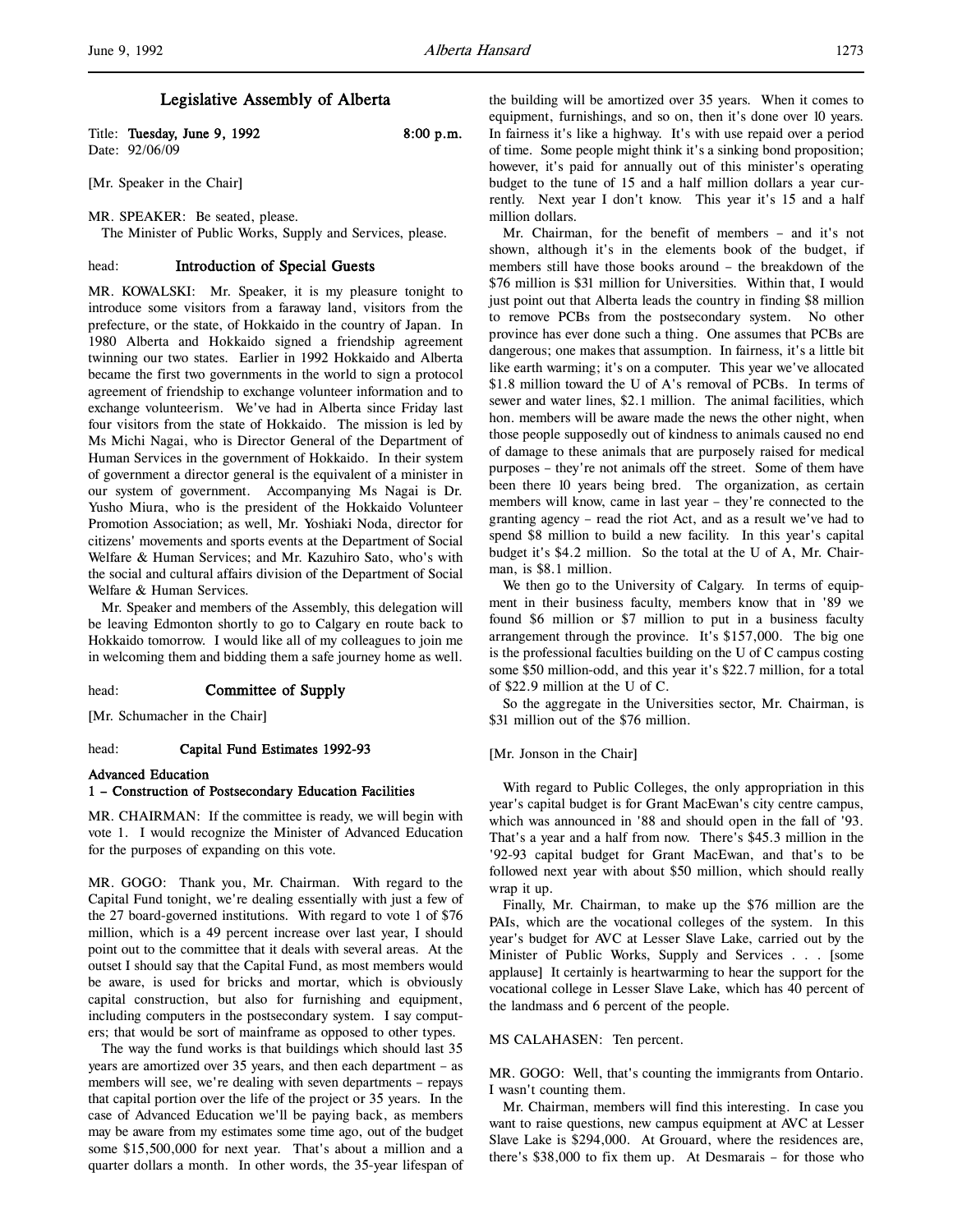have not been there, I would encourage a visit to Desmarais there's campus equipment worth \$176,000. Then the latest development which is the Moostoos building has provision for \$75,000. So the total, Mr. Chairman, for the PAIs, Provincially Administered Institutions, is \$583,906.

Mr. Chairman, with regard to vote 1, the total is \$76,956,000, and that's how it's allocated between the two universities, Grant MacEwan college, and Lesser Slave Lake AVC.

If hon. members have any questions, Mr. Chairman, I'd be pleased to answer them.

## 8:10

MR. DEPUTY CHAIRMAN: The Member for Edmonton-Kingsway, followed by Edmonton-Gold Bar.

MR. McEACHERN: Thank you, Mr. Chairman. The minister started out with a bit of an explanation of where and how you could find the dollars, and I want to follow that up a little bit. If I understood him right, he said some \$77 million expenditures here in postsecondary education facilities being almost a 50 percent increase over last year. That comes out of the Capital Fund as opposed to the General Revenue Fund. Now, I've done a little looking at the Capital Fund and tried to figure just where things are coming from here. The Capital Fund, as I understand it, has an unmatured debt of \$1.44 billion in total as at March 31, '92. Yet if you look in the budget speech book you find that the Capital Fund shows – on page 5 it's \$336.6 million for expenditures – \$252 million instead of \$336 million. I think I've figured out the explanation for that. You have to go, I believe, to page 53 and look at the Capital Fund revenue and expenditures, and the contributions from the General Revenue Fund for principal repayments is \$84 million. I'm asking the minister to confirm this with me. I was hoping the Treasurer would be here to follow these tortuous numbers through and explain. If you take the \$336 million planned expenditures and subtract the \$84 million repayment on principal, you then find that your net cash requirement for the Capital Fund this year is \$252 million.

Now, the education department would have its share of that. It would be the \$77 million as opposed to the \$336 million, and I believe you said that this money is amortized over 35 years. Now, is that true for all of the expenditures in the Capital Fund or just in education? I mean, if we're going to vote these things, it would be nice to know how they work, and you said that the postsecondary education facilities capital expenditures of \$77 million were amortized over 35 years. I just wondered if that applied also to the others. You can perhaps answer that later.

What I've been trying to arrive at is the debt servicing cost of education, and I believe you said that it was something like 1 and a quarter million dollars a month, which would be about \$15 million a year. I looked for that number, and I found it in the Advanced Education expenditures, page 3, at least I think it is, Postsecondary Institutions – Capital, vote 2.8.1, Capital Construction – Principal Repayment, \$15.4 million. Now, there is also there Capital Renewal Funding for \$32.3 million, and I wonder if the minister could explain that. It makes me wonder if the \$15 million was straight against the principal, although I thought he had indicated that it was a combination of principal and interest. So then I wonder what the \$32 million is. Although it does seem to me that maybe that \$32 million is Advanced Education's share of that \$159 million, the debt servicing costs indicated on page 53, the global figure for all these Capital Fund expenditures. I would hope that the minister can follow all that and explain.

What those questions point out and what is really being asked here is for a clearer explanation from the government as to how

this is set up. Now, I talked to the Treasurer about this before, and I do sort of understand the logic of why he split things up. What everybody has to realize, if you're going to understand what's going on here, is that the Capital Fund expenditures are supposedly for new major projects, whereas the budget book has two parts to it: it has the operating expenditures and what they call capital expenditures on page 11, for example, of the main budget book. Now, the way I understood it from the Treasurer, those capital expenditures are more in the nature of repairs and sort of upgrading and minor adjustments to a whole range of things, so it ends up a lot of money, \$980 million – nearly a billion dollars – much more, in fact, than the Capital Fund expenditures themselves, which are \$336.6 million. So what we're really looking at here is a way of breaking down the budgetary expenditures of the government. We have the operating estimates, the repairs and upgrading sort of estimates called capital expenditures in the regular part of the budget out of the general revenue account, and then we have the Capital Fund, which is different again and kept separate from the general revenue account.

I'd like to also point out to members of the House that we also have another category of expenditures, and that is the heritage trust fund. It doesn't happen that the heritage trust fund has expenditures in education, but when we get down to health care, if we were going to look at health care in a comprehensive way, it would be fair to look at all four of those categories to decide what's happening in health care, because there are health care expenditures under the heritage trust fund.

Then the other thing that I want to point out is that there's a problem with trying to account for the deficit as a result of these expenditures. Not only is it hard to try to figure out what the interest payments are on these borrowings that pay for these capital expenditures that we're discussing tonight, but it's also hard to figure out how they fit in the Treasurer's overall budget pattern. It takes a Philadelphia lawyer. I've had five or six years now at figuring them out, and I think I've got it straight.

Just to indicate how convoluted it is, I said a minute ago that we have the operating expenditures of the general revenue account for the repair and upgrading expenditures, we have a Capital Fund as separate and different from which there are capital expenditures, we have a heritage trust fund from which there are sometimes expenditures in different categories that may overlap, and then we have other things like commercial entities, provincial agencies, revolving funds, the school foundation fund, health care premiums, royalties and royalty rebates: a whole series of other things that the Auditor General counts in terms of what goes in and what comes out of the coffers of the province. In fact, we even have in this particular year \$300 million from the Alberta Municipal Financing Corporation that the Auditor General keeps track of being transferred from these other categories into the general revenue account and then claiming it as a new source of revenue.

It's no wonder that the people of this province have a heck of a time trying to figure out what expenditures fit where and how they're accounted for and what they add up to in the end. For instance, in this year's budget the Treasurer tells us that he's got a stimulative budget that's going to spend \$2.3 billion more than the revenues of the province. He said: well, last year we failed to balance the budget; we had a \$1.6 billion deficit. In fact it's going to be more than that on the consolidated basis. Then this year he said: okay, we've got a \$2.3 billion deficit. But in fact that is not correct because when you add in the Capital Fund, you don't get another \$336.6 million, which is shown here, you get \$252 million more because of the way they've handled it in the Capital Fund. You can add on another \$102 million for the heritage fund, and then you've got all these other things to worry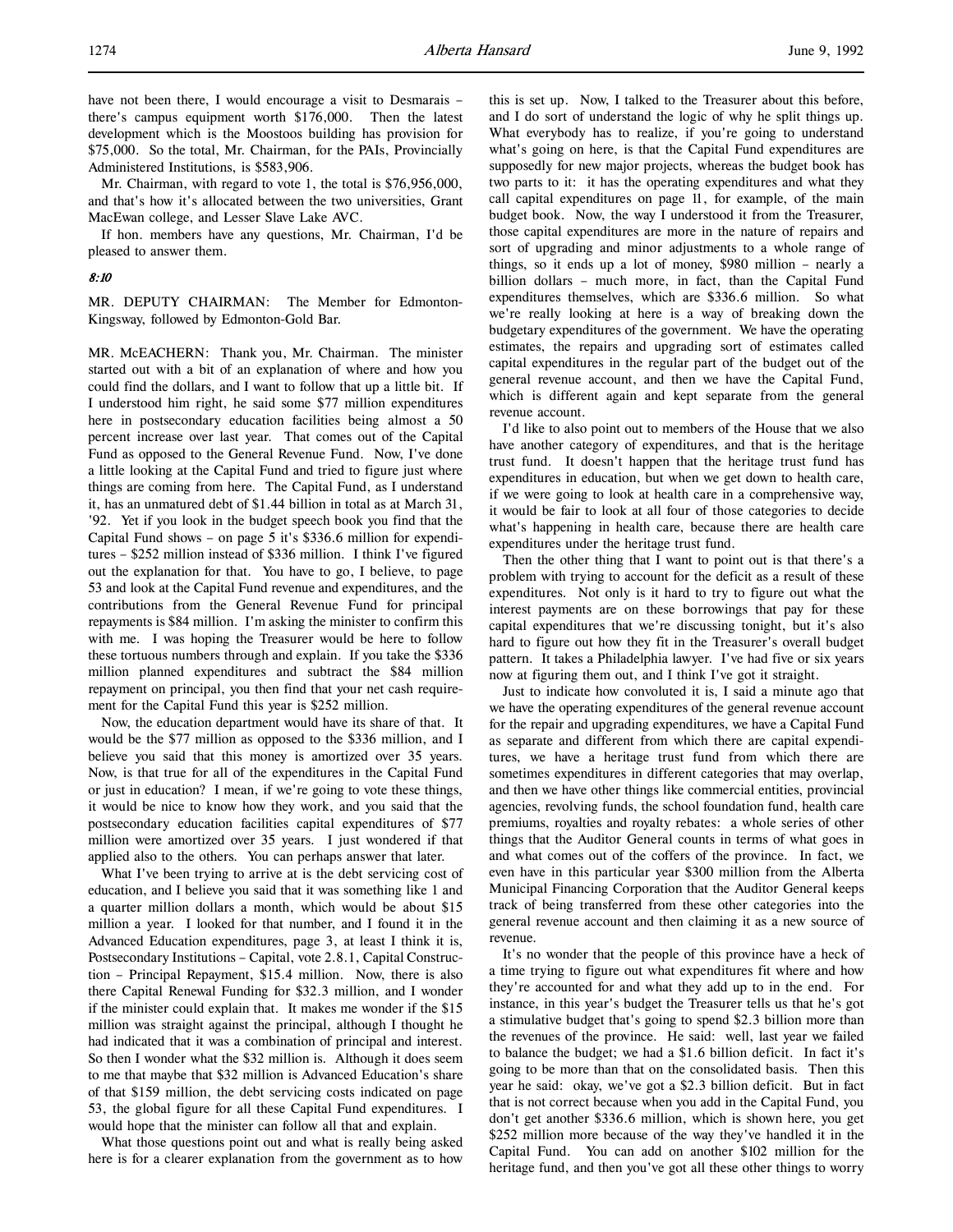about that I listed off a minute ago, as to how they will balance out. You have to admit that the Treasurer has given us no indication whatsoever as to how they will balance out.

#### 8:20

l,

Now, I remember when we talked about the deficits and that sort of thing. The Treasurer likes to, you know, jump on Ontario and say: oh, well, you know, theirs is much bigger. We of course exploded that myth and did some dividing and said that per capita it's not bigger. At least the thing about the Ontario budget, the figures we were given, was that it was a consolidated deficit figure. When they said that it was going to be \$9.7 billion last year, they really meant everything. It turned out to be \$10.7 billion; they were \$1 billion short in their estimate. This year they've said that it's going to be \$9.9 billion, but again that's the whole consolidated ball of wax.

I understand the Treasurer's thinking when he separates out the Capital Fund expenditures from the Capital Fund, which I tend to now call repairs and upgrading of facilities after the way he said it, in the general budget. I understand that separation, because he can amortize the capital cost expenditures over a number of years whereas he doesn't choose to do that with just updates and repairs. Having done that and having said, "Okay, there are these parts to the budget," what I do not understand, Mr. Chairman, is why the Treasurer doesn't then turn around and give us a consolidated statement in which he lays out how the Capital Fund expenditures fit into the overall pattern and give us an estimate of the consolidated deficit of the province. You know, in terms of the present postsecondary education minister's own estimates, educational institutions, the school foundation fund, which is one of the things that the Auditor General has to keep track of, would be an additional consideration when you're looking at education estimates.

I think it's incumbent upon the Treasurer and this government to come clean to the people of Alberta, put all those parts together somewhere near the end of their budget book and say, "This is going to be the consolidated deficit of the province this year." The way it is now, we have to wait a year to two years to get the Auditor General's assessment of what happened last year, and that is hardly fair to the people of Alberta. There should be some kind of, I guess you'd call it, an estimate or a guess by the Treasurer as to how those things will add up and what the final numbers will be.

I'll just give you a simple example on this year's estimates. The \$2.3 billion does not include the Capital Fund expenditures. Not the \$336 million; that shouldn't be added to it. No, the \$252 million plus the heritage trust fund expenditures, which takes it up to about a \$2.6 billion deficit. Then you look at this \$300 million that he's taken out of part of the assets of the province that the Auditor General wanted to keep track of, this \$300 million that he's taking out of the Alberta Municipal Financing Corporation, add that on and you're at \$2.9 billion, and you still haven't included some of the commercial entities – Lord knows that we've had trouble enough losing money there in terms of Myrias, MagCan, NovAtel, those kinds of things – the provincial agencies, school foundation, health care premiums, which don't pay all the costs of health care, as we know. All we get is the net from some of those put over into the general revenue account, and some of them aren't put over into the general revenue account at all, leaving us to assume that this year's planned deficit of \$2.3 billion, according to the Treasurer, is really going to be a full \$3 billion.

Now, it could be that for once he decided to be really honest with the people of Alberta and told them what he thinks is going

to really happen instead of trying to claim, you know, like he did last year, a balanced budget when he knew it wouldn't be. The reason I suspect that is because he said that he's going to give us quarterly updates. Of course, he'll want the quarterly updates to show that he's on target or even a little better than on target. In no other year did we ever get any update, period, except if he just sort of felt like it somewhere along the line on a rare occasion.

So, Mr. Chairman, the problem I have, I guess, with trying to debate the estimates on the Capital Fund is that the Treasurer hasn't really given us all the different parts and aspects of the expenditures in the different areas. Take Advanced Education, for example. His operating expenditures are \$1.024 billion; his capital for his repairs out of the general revenue account is \$51 million for a total of \$1.6 billion in the general revenue account. Then you have the Capital Fund, another \$77 million. We should be talking about \$1.15 billion in Advanced Education expenditures, yet nowhere does that number ever appear in any of the documents in the books of the province.

If you take health care, for example, you get a similar kind of false set of numbers unless you know how to dig them all out and put them all together. For example, in the general revenue account, the normal budget, health care operating expenses: \$3.517 billion. The capital part of that general revenue account, the repairs part or upgrading part: \$32 million for \$3.55 billion. Then you look into the Capital Fund, and you look up health care and you find \$175 million. Then you've got to go over to the heritage trust fund and find \$2.8 million. You add all this up, and you get \$3.727 billion, yet nowhere in the books of the province is that figure, which is the total amount spent on health care. Except I guess I forgot that in the heritage trust fund there's also another part where there's the educational scholarship fund. There's some more money that's spent on education, and it doesn't get included even in the figures in the sort of comprehensive analysis I was trying to give you.

I guess that's what bothers me about the way the Treasurer keeps these books. You try to figure out in each case what the mechanisms are for recording the interest payments on these debts, because this money is mostly borrowed. In fact there's \$1.44 billion of borrowings in the Capital Fund. A lot of that's borrowed through the Alberta capital bonds, which is a good way to finance it, but some of it's not, and some of those have been rolled over for the last few years from earlier capital bond sales.

What is hard to figure out is: how is the debt servicing paid for and where do we pass any kind of a rule indicating that the Assembly is authorized to pay for that debt servicing? In fact the only conclusion you can come to after going through the budget book and the expenditures and even the public accounts for previous years is that in fact no estimate is ever passed in this Assembly authorizing the expenditures not only of the interest payments on the Capital Fund nor do we authorize anything during the estimates to pay for the debt servicing costs of the general revenue expenditures. The only authorization given is a Bill later in the year that increases the borrowing power of the province.

Now, that seems to me rather remiss, Mr. Chairman, and I think the Treasurer should address that question. If we are going to pass estimates saying that we're going to spend \$336.6 million in Capital Fund expenditures in the next two or three days of debate, then we should also see how much that's costing us in debt servicing costs. There should be a vote and an authorization to pay for the debt servicing costs that go with that expenditure, and we do not do that. We do not even do it, as I said, on the general revenue account expenditures, which are much bigger. In fact the Treasurer has the general revenue expenditure debt servicing costs at \$1.25 billion.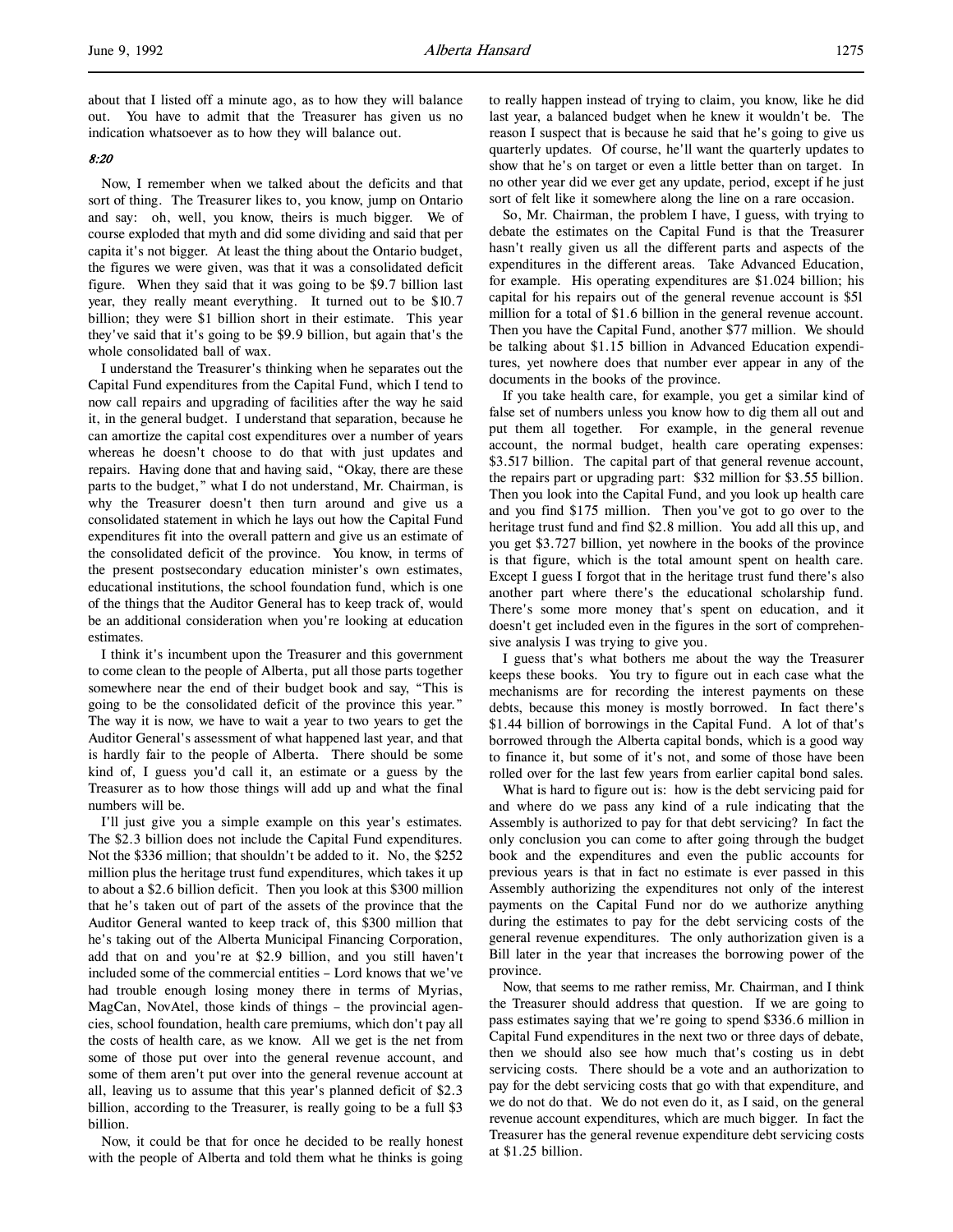## 8:30

Again, that was never put forward in a vote and never passed as a vote. So what we're really faced with is passing expenditures, knowing full well that the Treasurer is going to borrow some of the money to pay for those expenditures, yet we do not authorize in any way, shape, or form any amount of money in the estimates debates. There is no vote saying that we will pay X numbers of dollars or up to X dollars if necessary to borrow these dollars to fund the capital fund expenditures or the general revenue expenditures for that matter. So we wait for a few weeks until finally the Treasurer brings in his borrowing Bill, and it authorizes him to raise the borrowing power of the province from 13 and a half billion dollars, what, up to 16 and a half billion this year, because he's going to need \$3 billion more? Looks like it. I find that rather distressing. I'll stop at this stage and let other people ask questions about the education portfolio specifically, but certainly I have those questions on the record, and I would like some answer from the Minister of Advanced Education or the Treasurer if he would bring himself to come into the House and discuss the way in which he decides to fund these various expenditures and the debt servicing costs that go with them.

MRS. HEWES: I just have a few questions of the minister, Mr. Chairman. My recall is that last year during the capital estimates the minister pointed out that institutions were asking for new buildings while their older buildings were falling down because of deferred maintenance, and it's my understanding as well that the minister repeated this theme in some recent comments.

Mr. Chairman, the minister has also pointed out that he expects educational institutions to use other alternatives in the delivery of their activities, making use of new technology such as computers, telecommunications, videotaping, and so on. Well, I'm not just sure how these two things come together in this \$76 million. I thought the government had a funding formula for capital funding for educational institutions, but I gather that pretty consistently we have not been able to meet that formula so that the so-called maintenance that the minister refers to as being deferred never gets done and the equipment becomes outdated very, very quickly. I see the minister nodding. Unquestionably that's a problem for all of us. The high-technology equipment, of course, becomes outdated very quickly with new discoveries.

Mr. Chairman, the minister, therefore, is suggesting that our academic institutions use more equipment and avail themselves of technology to advance their capacity to educate. He also suggests that they should be maintaining their aging structures, but it seems to me they don't get enough money to do either of those things. They certainly don't get enough to repair their walls and roofs and sewers, let alone keep up with their computers.

I'd like the minister to comment on the capacity or incapacity of the government to meet its so-called capital funding formula for institutions. If that formula is now redundant, then I think we'd better understand that, accept that, and move on to another funding method. Mr. Chairman, the minister, I think, is aware of it, yet the system of capital funding remains a real problem for all of us.

I do want, Mr. Chairman, to express my thanks for the continuing support for the Grant MacEwan College. It's one I'm particularly interested in. I believe it will have a major and positive effect in the city of Edmonton, and I'm pleased. Does this now complete the funding for that college, Mr. Minister, or is there more in subsequent years? Perhaps you'll comment.

The last thing I want to mention, Mr. Chairman, is that the minister has talked a lot about the whole issue of student residences and whether or not they should be privately operated or run by the institutions. I'm not sure what his intent is here. The ministry has been reviewing this issue for some time, and as yet we have not seen any – at least I have not seen any – sign of action in that regard. I'd like to know if the minister can provide us with information about his plans, whether or not that review is completed. I'd also like to tell the minister that we've had quite a few concerns expressed from student organizations about the review of residences, suggesting that they don't appear to be consulted in this review, would like to be, and feel that they ought to be consulted, Mr. Minister, if it is in fact the student residences that you are considering moving to a private system.

Thank you, Mr. Chairman.

MR. GOGO: Mr. Chairman, I'd like to respond to several issues raised. To the Member for Edmonton-Kingsway, I want to make it abundantly clear how this system works. The Capital Fund, which is now about 10 years old, was set up in such a way – and if the members recall, we have Alberta capital bonds. We just sold, I think, \$700 million. I don't know what the aggregate is, but I suspect several billion. That money is raised specifically – that's why the word "capital" is there – for capital projects, i.e. bricks and mortar.

We make a couple of assumptions. Number one, the life of the building. Lister Hall is a different issue. It's only 25-years old. Tells you something about engineers. We make the assumption that it will stay up for 35 years, so each year, my budget and my colleagues, when we come to them, we would pay one thirty-fifth, et cetera, et cetera. So, for example, what's before us, \$76 million, divided by 35, is two point some million a year. Right? But the aggregate this year in my department is 15 and a half million dollars. The hon. member got that figure; it's in the estimates. So that's all the capital projects by Advanced Ed since it started. The current bill: 15 and a half million dollars, 1 and a quarter million dollars a month. The Treasurer pays the interest on it, not the department. So the department only repays the capital; the Treasurer pays the interest, whatever that is. I've no idea. Okay? [interjections]

Well, I respect the hon. member seeking that, but I'm not the Treasurer. It's just so it's clear. The department pays the capital amortized over – except when it comes to furniture; i.e., build a new building, you've got to furnish it. Not replace the furniture, but it's new furniture. You've got to put in some type of computers and so on. That's over 10 years. So my department is charged one-tenth each year. That's all within the 15 and a half million dollars. I mean, that's all in that figure. Okay? Just so we're clear on that. I think it should be very clear.

The Member for Edmonton-Gold Bar mentioned computers. Up until about a year ago, the U of A was paying AGT about a \$285,000 phone bill a month for the computer, just between Calgary and Edmonton. I mean, if the Member for Edmonton-Gold Bar is accurate, in terms of the computer, which is part of the future, it's very, very expensive. Invariably, as Vance Packard says, they're obsolete before they're paid for. So I make no bones about some of this stuff that we're paying over 10 years, which maybe in year 4 is dead. The member knows this better than I do.

Mr. Chairman, the Member for Edmonton-Gold Bar mentioned a couple of other things, and I want to respond. Grant MacEwan, as you recall, was in '88, a hundred million dollars, that great announcement, replace the CNR, which the hon. member is very familiar with. We had to put it downtown for some reason; I don't know why. [interjection] Well, because the hon. member wanted it. This year, as I said, \$45.3 million in Grant MacEwan. Next year will be \$49.5 million, which should wrap it up.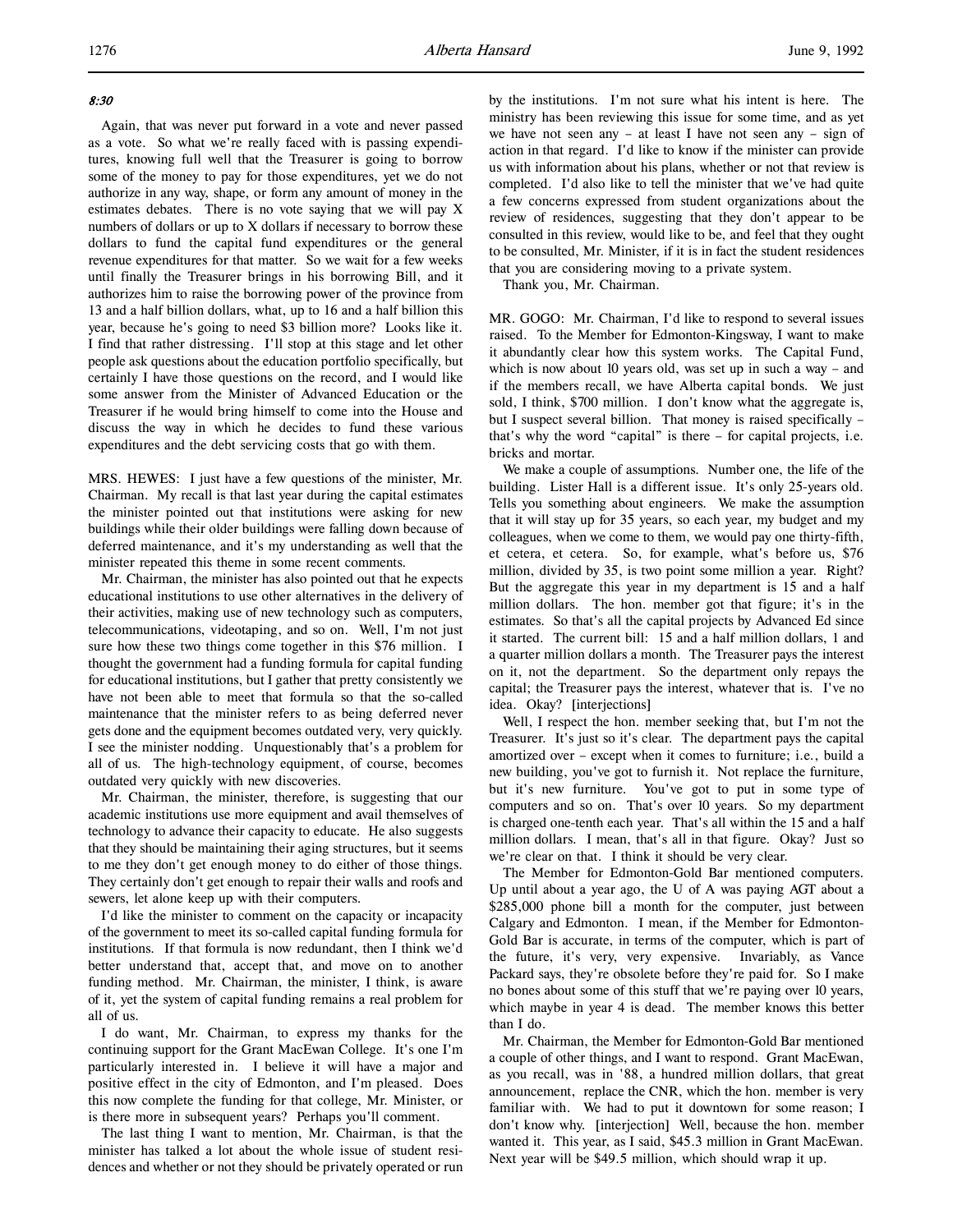## 8:40

l,

Mr. Chairman, the Member for Edmonton-Gold Bar mentioned two other areas. One is residence, but the other is funding with the postsecondary system. I think it should be very clear that Alberta was like other provinces for a long time in that they paid the postsecondary system on a per student enrollment basis – you get another student, we give you more money; you lose a student, we take the money – until the institutions came in '74-75 on bended knee because they couldn't get anybody and said to the government: "We're losing students. We've got to have enough money to keep going." So we then went to the infamous block funding. Whether you've got a student or not, you get your money. Whether you have 192 medical students in Alberta is academic. You get the money. I think the member is familiar with that. Maybe it's time that changed. I mean, who is to say every institution should get 3 percent? It's making the assumption that the budget is correct now. I'm not so sure, hon. member, that we shouldn't look at that each year. I think you make a good point.

The final comment was on residences. As the hon. member I think is aware, residence is not an integral part of the postsecondary system in that it's not instruction related. It's sleeping related. The institution must charge sufficient rent – nothing to do with the government; nothing to do with their operating grant – to make it viable. Now, the U of A, in my opinion, for many years didn't collect sufficient rent to maintain the building, and as a result deferred maintenance is now \$325 million across the river alone, \$600 million in the province. Don't ask me how we're going to pay for it. I mean, it's a serious matter. The question I think, hon member, is: should there be or should there not be residence as an integral part of a postsecondary institution? Students tell me, "Mr. Gogo, I get more out of attending university living in residence with other students than I do in the classroom." That's interesting.

Just the final comment. The hon. member made reference to what we call Capital Renewal Funding. Now, the sewers wear out. The pipes wear out. Their furniture wears out. The computers wear out. So we have in this year's budget 32 and a half million dollars called Capital Renewal Funding, and that's to replace in a few years the new furniture we're buying today for the new building. As it wears out, you can't use the Capital Fund for that. You've got to use the renewable. I feel very strongly about that. I'm not so sure that \$32 million, with respect, is maybe going to be all that secure in the future. I don't know that. That's an annual amount appropriated from general revenue to the department's budget. Members are aware, I think, that the formula created several years ago was projected to be about \$80 million. Well, it's still spinning at \$32 million, obviously because of the fiscal capacity of government to do that. That Capital Renewal Funding, which is not part of the Capital Fund – it's in the general budget – is used to replace furniture, equipment, and sewer lines. Just so we're clear.

I think, Mr. Chairman, that answers the questions raised by the hon. members.

MR. DEPUTY CHAIRMAN: Are you ready for the question? The Member for Vegreville.

MR. FOX: Thank you, Mr. Chairman. I just wanted to ask the minister a couple of questions on behalf of my colleagues the Member for Calgary-Mountain View and the Member for Calgary-Forest Lawn about a couple of institutions in the city of Calgary to see what response the minister might have for us.

With respect to the University of Calgary, there is a concern about the number of dollars allocated to the institution on an ongoing basis to provide for the maintenance needs of that facility so that it can be kept in proper condition so as to avoid the periodic infusion of more substantial dollars to . . .

MR. DEPUTY CHAIRMAN: Excuse me, hon. member. My apologies for interrupting, but I have a request. Could we have the unanimous consent of the committee to revert briefly to Introduction of Special Guests?

HON. MEMBERS: Agreed.

MR. DEPUTY CHAIRMAN: Thank you. The hon. Member for Dunvegan.

# head: Introduction of Special Guests (reversion)

MR. CLEGG: Thank you, Mr. Chairman, and thank you, hon. Member for Vegreville for allowing us. I'd like to introduce members of the Alberta Auction Market Association. We had the privilege to meet them tonight. They are seated in the members' gallery: Frankie Cockx, Brant Hurlburt, Greg Hayden, Lorraine Klepper, Blair Vold, and Dan Rosehill. I'd ask them to stand and receive the warm welcome of the Assembly.

### head: Capital Fund Estimates 1992-93

### Advanced Education

### 1 – Construction of Postsecondary Education Facilities (continued)

MR. DEPUTY CHAIRMAN: The Member for Vegreville.

MR. FOX: Thank you, Mr. Chairman and hon. member.

Anyway, the question is one that I'm sure the minister's familiar with. It's a relevant question with respect to probably all of the 27 institutions for which the minister is responsible, and that is making sure that enough dollars are allocated on an ongoing basis to provide for the maintenance and upkeep of that facility so that the taxpayer and the institution can be spared the onerous responsibility of major repairs every once in a while and upgrades to compensate for the lack of regular maintenance. Any comments the minister would offer with respect to that would be appreciated.

As well, because it does have an impact on the expenditures both capital and operating at the facility, I'd like the minister to tell us what the current status of the Batam Island project is, an adventure that SAIT embarked upon, a lot of taxpayers' dollars at risk, millions of dollars lost. I'm wondering to what extent that's affected the operation of that institution in terms of program reductions, internal cuts. Can the minister assure us that students and teachers aren't suffering in that institution, that capital expenditures aren't being delayed, that the purchase of equipment so necessary to train students in a technical institution is not being put on hold in order to cover for the losses of millions of dollars over this ill-fated project?

MR. GOGO: Mr. Chairman, last things first. The hon. Member for Vegreville asked about SAIT and Batam Island. I don't want to be unkind to other members of the House, but no, I won't respond to that. We're in the Capital Fund. We're not dealing with the general budget. Needless to say, I'm well aware, and I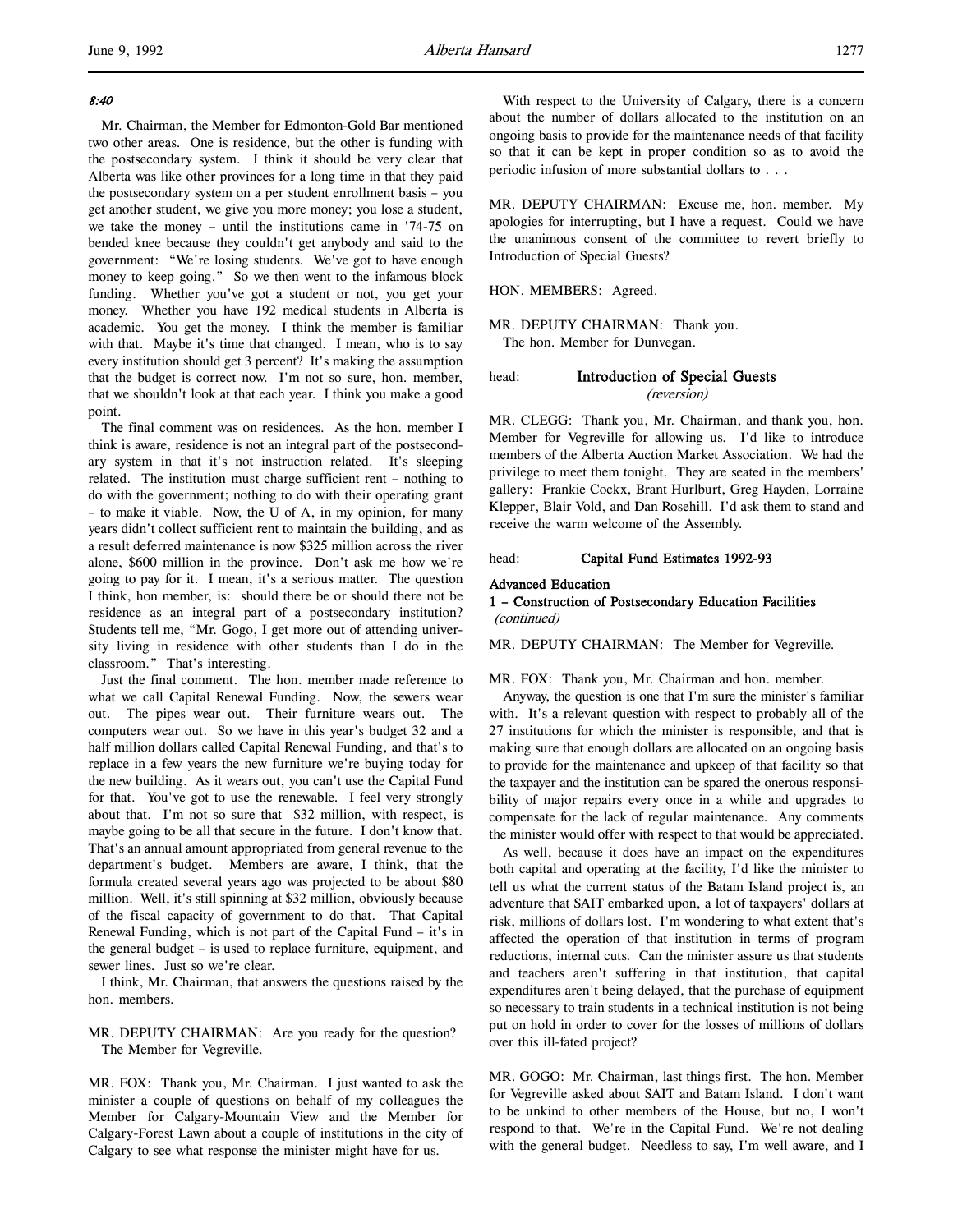respect the Member for Calgary-Forest Lawn, who's raised it several times.

With regard to deferred maintenance, the hon. Member for Vegreville has pointed out: what can be done, or is anything done, and so on? Well, as I mentioned earlier, we have the capital renewable funding, and its purpose is that very reason. The department used to say specifically that the fund is used for one of three items or a combination of three: furniture replacement; sewer line replacement, sometimes called site maintenance; and equipment replacement. The department was accused at various times of not being considerate enough with regard to the priorities of the institution. So for a couple of years my predecessor, Mr. Russell, said: "Look, there's your share. Use it as you see fit for either one." I'm not surprised that perhaps the University of Calgary, which is 25 years old – it's younger than any member of this House – has \$100 million in deferred maintenance waiting to be done, \$51 million in the next five years. Their share of capital renewable funding in the normal budgetary process, not tonight, the normal process – the U of A gets 10; they get about 7 and a half. That's really based on the size of the institution. They can use that really as they see fit today, and their priority, in my view, should be in one area. They might say: "With respect, Mr. Minister, we've got the students, not you. Our computers are outdated, not you. So we think it should be used for . . ." I respect that.

The fact of the matter is that there is about \$600 million in deferred maintenance amongst the 27 institutions, and I have said that I can't see any way to building new buildings until we fix up what we've got.

### [Mr. Schumacher in the Chair]

So I'm well aware, Mr. Chairman, of the needs, I think, of the University of Calgary, and I respect the views of the hon. Member for Vegreville on behalf of Calgary-Forest Lawn with regard to the U of C in terms of that capital renewable funding.

### 8:50

#### MR. CHAIRMAN: The hon. Member for Edmonton-Mill Woods.

MR. GIBEAULT: Thank you, Mr. Chairman. A couple of questions to the minister here in terms of the Capital Fund estimates. If I bring his attention to the universities' allocations there, for example, the University of Alberta is \$8.1 million, down from \$11.3 million the year before. I guess my question to minister is: how accurate are these budget figures that he's asking our approval for here tonight? The reason I ask is that if we take a look at the most recent figures available to us on actual expenditures for the Capital Fund in Advanced Education, which are the 1991 public accounts figures, we see that this same minister asked us to approve \$44 million in capital funds for universities but in that budget year only spent \$35.8 million. Eight point five million dollars that was approved by this Legislature wasn't spent in university capital funds. I'd like an answer from the minister as to why his budgeting processing seems to be that far out. That's 20 percent out.

So I'm asking: is the minister asking us for \$8 million for capital funds for the U of A and another \$22.9 million for the University of Calgary – that's a total of \$31 million – but is he only going to spend \$20 million? I'd like to know that. It seems to be very strange. I mean, I just go on further. If we break it down a little bit more by element, we see that the University of Alberta in '90-91 was approved for \$25 million of Capital Fund expenditure, Mr. Chairman, yet the minister only expended \$16.7

million, barely more than half. The same thing with the University of Calgary: \$12 million in Capital Fund dollars were approved by this Legislature, yet only \$9.6 million were expended. The same goes on with others, like Grant MacEwan College: \$5.7 million of capital funds were approved, yet only \$4.4 million were, in fact, advanced. So I think there are some questions there about why there are those kinds of discrepancies, and I would ask the minister if he could tell us how accurate the '92-93 estimates for the Capital Fund here in Advanced Education are.

MR. GOGO: Mr. Chairman, I would hope the hon. member would understand how the system works. The system works whereby an institution requests from government, which currently has been doing all the funding, authority . . . Let's take Grant MacEwan campus as an example, because it's currently under way. Now, the commitment was made by government in April '88 for \$100 million plus the land. Land that was not many years ago moose pasture was suddenly worth \$17 million. That's a side issue. So \$100 million in '88. Well, there's inflation. They didn't turn the sod till '90, so inflation was added. So it got up to \$110 million, \$112 million based on my colleague Mr. Kowalski, Public Works, Supply and Services doing the projections. Now, Grant MacEwan Community College goes to tender. We allocate X dollars. People are going to be very pleasantly surprised as to what the cost is. It's not what the projection was; it's less. We don't say: "Hey, you know, we provided \$50 million. The tender was \$42 million. Keep the other \$8 million." We're talking about taxpayers' money.

So, Member for Edmonton-Mill Woods, that's really how it happens. We project what it will be based on the best information available, and then they go to tender. Remember the university hospital, \$180 million? Final cost, \$300 million. It tells you something about the experts, for those that listen to experts. Someone once said about economists that if you took all the economists in the world and laid them end to end, it would be a very good thing, right? Well, sometimes projections with capital construction are the same way. So what we do is project what the cost will be. I can't recall cost overruns in the past three years, so generally they're under. In which case my preference is that because it's taxpayers' money, it comes back to the government. That's, I think, hon. member, why those figures are different from what the projection is.

MR. McEACHERN: Just a couple of points, Mr. Chairman. I was pleased that the minister was able to confirm some of the things I said about the \$15 million and where it came from and those kinds of things. I was a little surprised, however, that he said he didn't have any clue at all how the interest was accounted for. I will tell him that I did in fact explain and sort of work my way through the tortuous process set out by the Treasurer. I don't know if anybody else in this House heard or understood, but I just think it's appalling if they didn't. If more of the people in this province don't understand what the Treasurer is doing with taxpayers' dollars and interest costs and where he's accounting for them and how, then I think that's a mark against the Treasurer and just showing that he purposely obfuscates the books to the point where hardly anybody can figure out what he's doing. Now, I have done so, but it took a lot of time and a lot of effort. It's a very tortuous path. Things are not accounted for properly in a simplistic, straightforward manner so the people of Alberta can tell what's happening.

Just one other point, in fact on those interest payments. If you look at the capital bond payments, the government, according to the public accounts, is still paying in the neighbourhood of 11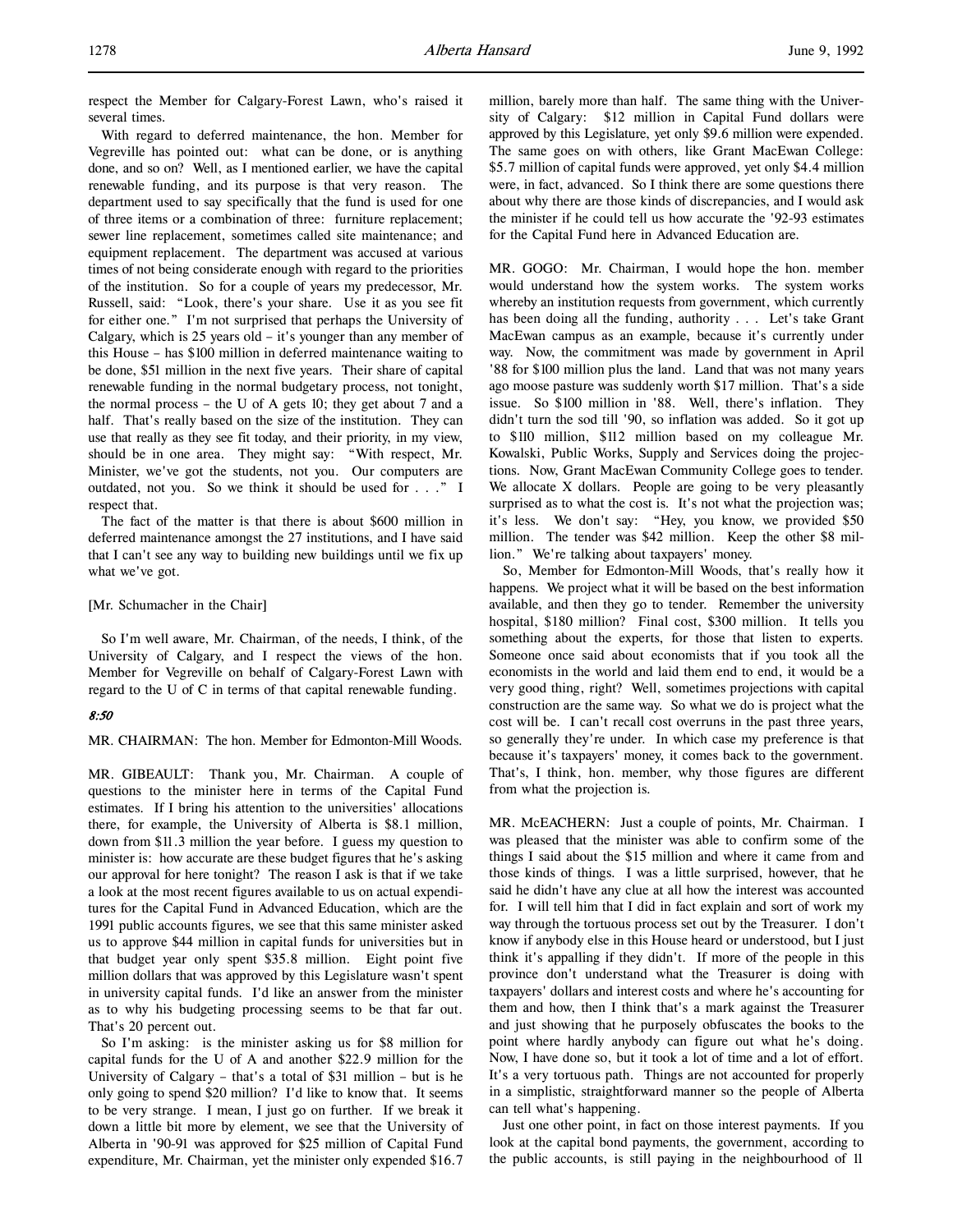percent for its bonds. Now, I hope to gosh it's been able to cut them down since, as interest rates fell. Yet, of course, you see, we've been given no update on that to indicate what kind of an interest rate we're paying on this debt that we're incurring. That I find appalling. The Treasurer should be here explaining that, or else the minister should know for his own department.

One other point, I guess, in terms of overruns and over- or under-expenditures. I hope the minister can assure us that people aren't sort of spending the budget just for the sake of spending it, you know, at the end of the year so they don't get cut off. I doubt that that would happen on the capital side so much, but certainly on the operating side it's a worry that sometimes people just spend their money just so they don't get cut back next year because they didn't spend it all. I hope that wouldn't be a problem. On the other hand, if they'd been given money to run courses and are not running them, then that may also be a concern. So I think you have to have a balance between those two things.

With those comments, I will sit down.

MR. CHAIRMAN: Is the committee ready for the question?

SOME HON. MEMBERS: Question.

| Agreed to:                                   |              |
|----------------------------------------------|--------------|
| $1.1 -$ Universities                         | \$31,073,000 |
| $1.2$ – Public Colleges                      | \$45,300,000 |
| 1.3 - Hospital-based Nursing Education       |              |
| 1.4 - Technical Institutes                   |              |
| 1.5 - Provincially Administered Institutions | \$583,906    |
| Total Vote 1 – Construction of Postsecondary |              |
| <b>Education Facilities</b>                  | \$76,956,906 |
|                                              |              |

MR. GOGO: Mr. Chairman, I move that the vote be reported.

[Motion carried]

### Environment

### 2 – Construction of Special Waste Facilities

MR. CHAIRMAN: The hon. Minister of the Environment. There are no subprograms here.

MR. KLEIN: Thank you, Mr. Chairman. Vote 2 pertains entirely to the expansion of the special waste management facility at Swan Hills. As you know, the planned expansion at the treatment centre is the objective of the joint venture with Bovar Inc. Active site work was to have commenced last year, but it has been delayed and legitimately so by an extensive environmental impact assessment process, followed by hearings before the Natural Resources Conservation Board. The board ruled in favour of the expansion, and cabinet's approval will allow construction to proceed in July of this year, with completion of the work presently scheduled for mid-1994. Following an intensive commissioning process, commercial production should commence in early 1995. The expansion will add approximately 40,000 tonnes design capacity to the existing operation and will relieve the heavy Alberta demand on this operation which currently results in the accumulating inventory of hazardous material, especially hazardous material contained in solids.

The cost of this project overall is estimated by the operator at about \$70 million. However, contractor tenders will not be available until July of this year when this can be confirmed. The Alberta Special Waste Management Corporation's share of this investment is 40 percent or \$28 million. As a result of the delays,

Mr. Chairman, only an amount of \$2 million was drawn against the loan estimate for 1991-92 of \$8.6 million. For the current year of 1992-93 the requirement is estimated at \$11.4 million, with the balance of the project funding over the next two fiscal periods.

Mr. Chairman, I look forward to comments on this project from my colleagues in the Legislature.

#### 9:00

MR. McINNIS: Well, Mr. Chairman, if he puts it that way, I guess we will make a few comments.

The Special Waste Management Corporation receives money from the Alberta government which it passes through to the Bovar corporation. To the start of this fiscal year the province has sunk \$171.8 million into that operation, about \$36 million in capital funds and the balance would be in grants of one kind or another which include operating losses of \$116 million and other funding for a total of \$171 million. The capital funding in this particular vote adds about \$11.4 million to that total, to the capital side, so at the end of this year we will have had about \$47 million, \$48 million thereabouts in the fund. It's a terrific amount of money. We calculated recently that every tonne of waste that goes through the special waste facility cost the taxpayer in the last year something in the neighbourhood of \$7,000, which compares to a user fee which varies from \$200 to \$2,000 depending on the character of the waste that's there. So this operation is very heavily subsidized by the taxpayers' money from both pockets: from the operating pocket and the capital pocket.

I'd also say the Special Waste Management Corporation is probably the public relations advertising producer of the last couple of years in the province of Alberta. I've seen endless amounts of advertising on television, on the radio. Last year the government sent out a brochure to every household in the province advertising what a wonderful job it was doing on special waste management. I suspect some day this minister may break his arm patting himself on the back with the taxpayers' money. That was \$230,000. Recently I've been seeing on television cartoon Rs dancing across the screen and singing about the four Rs of waste management – reduce, reuse, recycle – and a little R comes across and says, "Recover." It's just a wonderful bit of PR fluff that I'm sure the minister knows all about. So we certainly get a lot of public relations flimflam out of this corporation, but what else do we get aside from – well, I know Arnie Olexan is somebody the minister has made very happy by putting in the Special Waste Management Corporation, who's qualified for that post because he owns the Dairy Queen in Whitecourt and is a Tory member of the council there.

I want to deal with some of the issues that are related to the Swan Hills expansion because this is really the first opportunity that we've properly been able to address the Alberta government role in the expansion process. The government, of course, is the proponent and was somewhat generous, and I assume that the minister had something to do with this in providing funding to organizations who had arguments and issues that they wanted to raise at the hearing process. They weren't allowed to discuss the issue of hazardous waste imports, of course, because that was craftily removed from the terms of reference by the government, but they were able to address some of the environmental issues. I think that they're serious ones, and I'm not certain that they've been properly understood by very many of the people who have had to review this matter.

It is true that the monitoring that's been done to date – the Special Waste Management Corporation has only been in operation for a very few years – indicates that there is some increase in concentrations of hazardous chemicals in the Swan Hills area and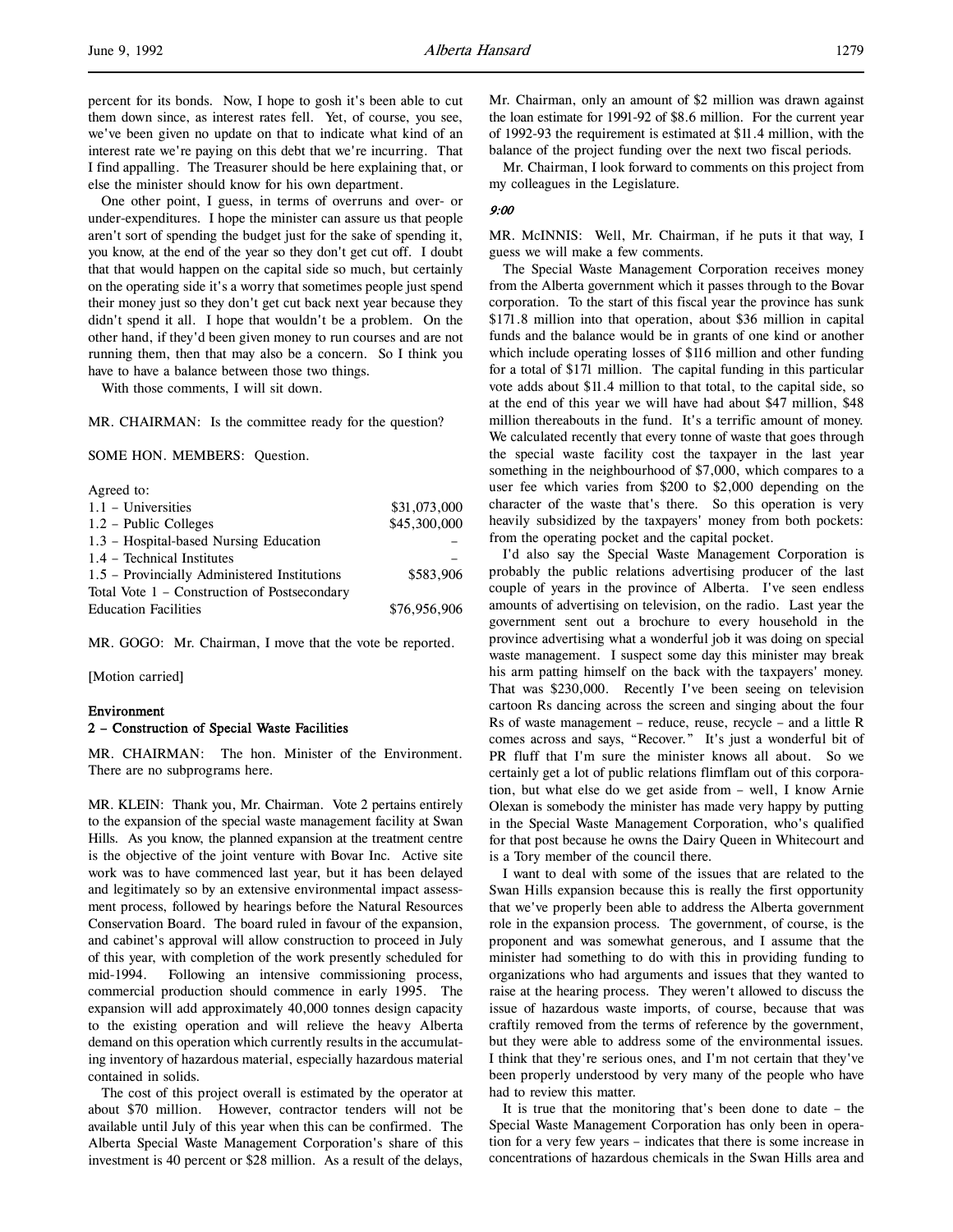that some of the employees who work in the plant have experienced elevated levels of PCB in their blood, but there have been elevated levels beyond the baseline in small rodents and also metals in some of the fish in the area. So there are some beginnings of concern that perhaps incineration is not the perfect answer to hazardous waste management. I know it's quite convenient, especially if the cost of it is subsidized in the \$7,000-a-tonne neighbourhood by the taxpayers. It's quite convenient for industry to get rid of their material and have it burnt; their liability appears to end. I think there are a lot of people who are questioning now whether the rush to burn is, in fact, a rush to avoid liability and responsibility more than a sound and a sensible degree of environmental management.

This is a very technical area, but a couple of documents came across my desk recently which I thought were worth looking at. One is an edition of Rachel's Hazardous Waste Newsletter which deals with the whole question of destruction efficiency. I think the technical term is DRE, destruction removal efficiency. The claim is made by proponents of hazardous waste incinerators that modern technology has a DRE of 99.99 percent, which is usually meant to mean that 99.99 percent of all of the toxins are removed in the incineration process.

One of the arguments that the Rachel's newsletter makes is that the concentration of the truly toxic and hazardous wastes is on a much different scale than 99.99 percent. Even if that were accurate, what it means in effect is that one part per 100,000 escapes; it goes right through the system. Well, we deal with material that is considered to be highly toxic and contaminated when it's in the parts per million as opposed to the parts per 100,000, which is how big the holes are in the screen when they measure the destruction and removal efficiency. There is, in fact, a thousandfold difference between the 1 in l0,000 number that they use on efficiency and the 1 in a million number that's used to describe the concentration. They're on scales that are out of whack by a thousandfold. When you think about that for just a moment, it's quite possible that almost all of the toxic and hazardous chemical could escape the incineration altogether, and whether it ends up out the smokestack or in the ash or in some other place, it's just quite possible in these 99.99 percent efficiency incinerators that in fact they're destroying none of the toxic material that's in – I guess it's called the feedstock within the industry – the hazardous chemical to be destroyed.

The other is quite an interesting report by Greenpeace International prepared by Lisa Finaldi in Amsterdam in the Netherlands in June of 1991. They look at a tremendous amount of literature on the subject because it's a very important area around the world. People are wondering what do we do with these hazardous waste materials, and in fact in most of the world they do exactly what they're doing in Alberta: they burn the stuff, although they usually have sense to buy proven technology rather than take a flyer on stuff that doesn't necessarily work.

They quote the Environmental Protection Agency as follows: The complete combustion of all hydrocarbons to produce only water and carbon dioxide is theoretical and could occur only under ideal conditions . . . Real-world combustion systems (e.g., incinerators . . .), however, virtually always produce PICs [products of incomplete combustion], some of which have been determined to be highly toxic.

So there is incomplete combustion in the incinerator, and in the real world not all of it is burned.

#### 9:10

The U.S. EPA goes on to say, and I quote:

It is at present impractical to design a monitoring scheme to identify and quantify the individual toxic compounds in incinerator stack emissions.

So we don't know what's coming out of the stack. Most of what we know about it is done in trial burns or test burns or the result of guesses and extrapolations. I think it's quite a concern that perhaps some of this material is getting into the environment and perhaps more than we presently know about.

To quote the Greenpeace report:

DRE . . . That's destruction and removal efficiency.

. . . is the standard by which incinerators are advocated and regulated. It is, at best, a remote and tenuous indicator of the releases of the target chemicals that take place during routine operations. DRE is a weak indicator of releases of other waste chemicals, and is no indicator at all for products of incomplete combustion and heavy metals.

Of course, heavy metals are not burned, can't be burned in the destruction process.

They conclude:

Thus, the DRE of an incinerator's trial burn has no relationship to that incinerator's impact on public health and the environment during on-going, routine operations.

I believe a lot of people brought that concern forward. It may be that we take the view today that well, there isn't any technology that's proven to be superior, although I think there's a lot of experimentation under way with biological forms of destruction of hazardous wastes that don't necessarily involve burning. You know, it's just too convenient to burn things and reduce them to ashes and smoke and say that the problem's solved, because in fact what you may be doing is spreading the hazardous waste over a broader area through the air shed, and I guess into the landfill.

In particular, I have had some correspondence with a company in Vancouver called Izone International, which has recently conducted some trials using their organic method on pulp mill effluent, and they're finding a fairly good destruction rate. This is experimental technology to be sure, but it may be in the future that incineration won't be considered the only way to go. It has certainly been a boon to the private-sector operator Bovar. I recently read an article in Alberta Business, February 19, 1991, talking about how well Bovar has done lately. The heading of the article is "The Greening of Bovar, Or How to Save Your Company and the Planet at the Same Time." I suppose a good way to do that might be to get a big fat Tory contract where you're guaranteed a rate of return of prime plus 4 percent. There's a little sidebar of "How to Reduce a Huge [corporate] Debtload." Well, I guess a good fat Tory contract would do that as well. This is my favourite.

Whatever other assets it has, however, Bovar's future prosperity will depend heavily on its main money generator and blue-chip asset, its partnership in the Alberta Special Waste Treatment Centre at Swan Hills.

"Blue-chip asset." Well, we certainly are good at giving those out. But some wonder: what's being burned up there? Is it hazardous waste or is it money? In fact, if you add up what has been lost or paid over by the taxpayers in operating subsidies and what is being "invested" in the capital side, we're into that thing to the end of this fiscal year for over \$200 million. I mean, it's a pretty sizable amount of money. I had to laugh when I met with some of the officials in the new B.C. government. They're thinking of winding up their special waste corporation because they're kind of frightened by the financial losses. I asked, "Well, how much money have you lost?" When they told me, I had to laugh, because it's peanuts. It's just nickels compared to what's been lost in this Alberta government operation today.

Then we come to I think the underlying issue, and again I can't see how this Assembly can be voting supply for the expansion of the Special Waste Management Corporation if the government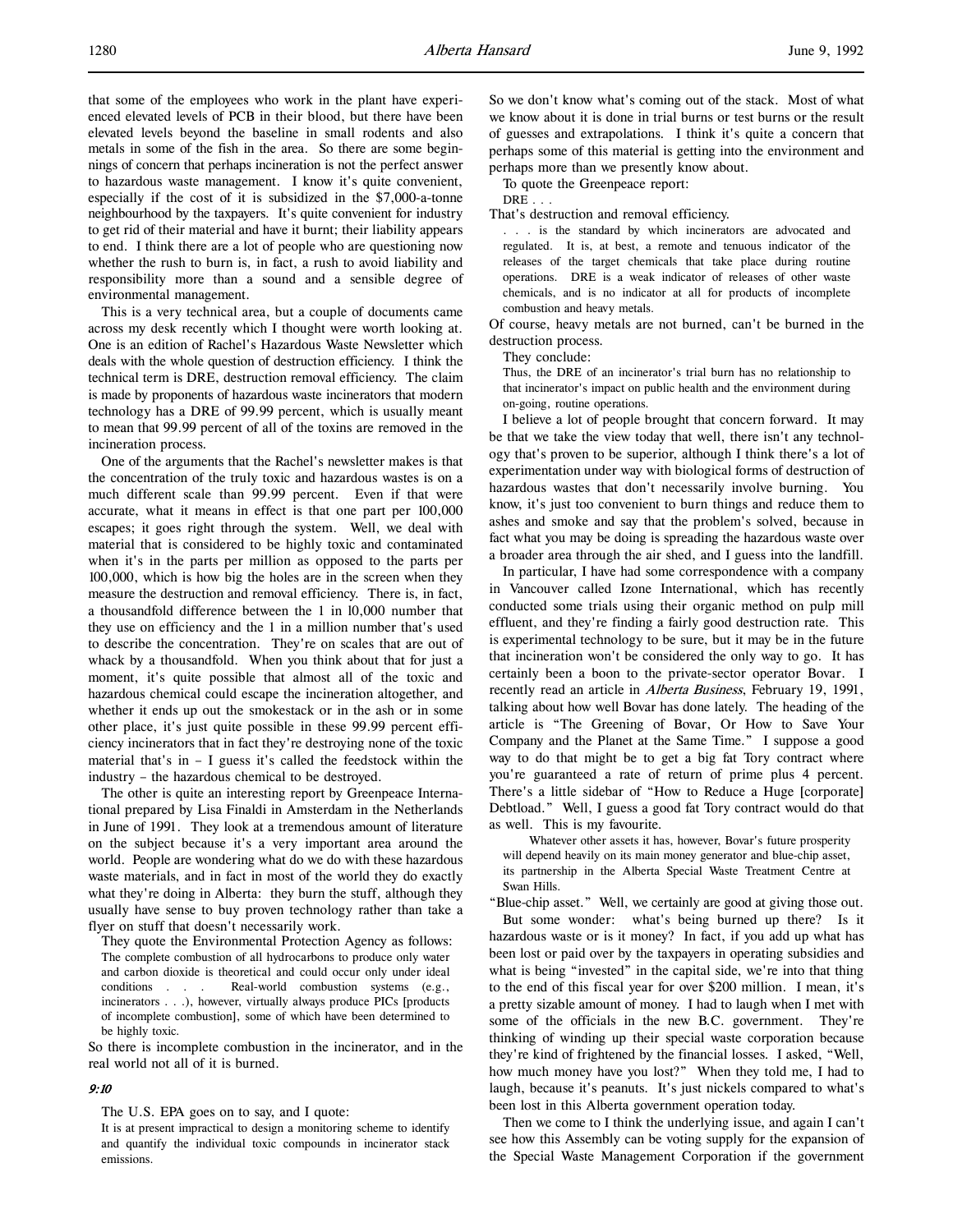won't come clean in terms of what's the agenda on the issue of hazardous waste imports. It's very clear to me and my party that a case can be made for us to process hazardous waste from the north, from the Yukon and the Northwest Territories, because that material travels through the populous parts of Alberta at present on Highway 2, Highway 1, and Highway 16, which are the most heavily traveled routes in the province. It makes sense to save the hazard of that to the motoring public and to anybody else who might be in the vicinity of a spill, but what makes considerably less sense is the idea of reversing the process and bringing it through highways 1, 2, and 16, through the populous parts of the province up to Swan Hills where there's a risk of accident. Until somebody can tell me what's the safe way of shipping that material through Alberta to Swan Hills, I have to say that I'm very skeptical about that. I have to say that all Albertans have a reason to be upset that the government won't reveal its agenda. All we hear is: well, for the time being the policy, such as it, remains in place. But the time being may change, and certainly there are discussions among the provinces and states that make up the Pacific Northwest Economic Region to the effect that these things should be pooled and so forth.

So before we vote him another \$11,440,000 towards this ongoing financial commitment on the part of the province, I'd like the minister to lay it out for us. What's the time frame for the review of the policy? When will these public hearings that he talks about be held on the question of importing hazardous wastes in the province of Alberta? Will it be before the next election? I doubt it, in which case it probably won't be his problem in any event, but I think the intention of the government should be clear even if that issue was successfully kept off the table at the NRCB process. Even though it was kept off the table, several of the groups who appeared there appeared to express their concern that the expansion may be related to imports and to express the view that they have of it.

So there are some comments and some questions for the minister this evening.

MR. CHAIRMAN: The hon. Member for Edmonton-Meadowlark.

MR. MITCHELL: Thank you, Mr. Chairman. I would like to ask the minister really one question and that is: can he give us a justification for this investment of \$11.4 million, an investment which follows an already considerable capital investment and a consistent, persistent operating subsidy each year for the operation of this plant?

In assessing that question, in providing us justification, I would ask that the minister provide analysis in the following areas. First of all, if you consider the size of this expansion, it is clear that while it will handle the backlog, which is worth while, it will result in an excess capacity in this plant at least from the year 1996 until the year 2006. Our information is that it will have about 20,000 tonnes excess in 1997 once the current backlog in the province has been cleared, and that will gradually decline until the year 2006. My first request for a point of analysis in this area – that is, the area of excess – is: is it financially better to build the excess now or to expand the plant only insofar as is necessary to handle the backlog and expand it further in the future if that appears to be required after the year 2006?

My second concern with this excess is that it leads inevitably to the question: is the government preparing to import? I note that the new environmental legislation, the Environmental Protection and Enhancement Act, does prohibit the importing of waste for disposal, but it does not explicitly prohibit the importing of waste for treatment. I wonder whether the minister could comment on

that and allay Albertans' fears that in fact this excess capacity that is inherent with this expansion will lead to pressure to import wastes from other provinces.

#### 9:20

A second concern that I have, related to this question of can this investment be justified, concerns the minister's neglect of two important provisions for review in the joint venture agreement. Simply put, why was no review of the joint venture agreement carried out in 1989 as was required by the joint venture agreement? This wasn't optional; this was required by the joint venture agreement. A second related question is: why did the government not request an independent third-party review of the agreed rate of return given to Bovar Inc. in 1989 as permitted in the agreement, remembering that Bovar receives a guaranteed rate of return on their investment, something in the order of the prime lending rate plus about 3 percent over that rate? That 3 percent floats somewhat with prime; nevertheless, it is a significant guaranteed rate of return. The agreement provided for a mandatory review of the entire agreement and for the possibility for the government to request a review specifically of that rate of return. Neither was done. When I asked that question in the Legislature some time ago, the minister said: oh, no problem, because we're now carrying out the five-year review. But there is a critical distinction here. The distinction is that the five-year review is an internal review. It is not open to the public, doesn't have to be open to the public, and therefore experience tells us that it simply won't be as effective as these other two reviews could have been, reviews which were neglected by the government.

A third consideration in justifying this investment is the extent to which the government has pursued alternative technologies. One of the problems with this technology is that it is expensive and it is a long way from many of the small businesses that might be inclined to use it. Those two things mean that many of them don't use it. If you look at the revenue – and we don't see that directly because we can't get those reports, but if you look at the subsidy that the government puts into that operation each year, I think in the order of \$25 million last year, you can tell that there may not be a great deal of business. It may be that alternative technologies have developed to the point where they could replace this expansion, where in fact mobile burn units or mobile treatment units of one kind or another could do on-site toxic waste treatment, avoid the expense of transportation, the danger of transportation, and avoid the necessity of creating this very expensive expansion and the operating subsidies that are required to sustain it.

Another question in justifying this investment is: what are the actual revenues to the joint venture? How much business does this plant do for which it is actually paid? It would be interesting for us to see what the sales, as it were, of this operation have been each of the last five years compared to the government subsidy. If it is that the sales are increasing and that somehow we could see that the subsidy might reduce, if we could see that their presence in the province is growing, that the advertising campaign that's designed to support this operation is working, that would of course give us insight into the question of whether or not this additional investment can be justified, but we don't see that information, Mr. Chairman. I think for a government that claims that it's open and that it's willing to provide information requested, this is an obvious, essential piece of information for the Legislature to be able to make a decision as to whether or not this \$11 million investment can be justified.

In short, Mr. Chairman, what are the economics of this plant to this point? What will be the economics of this expansion? Is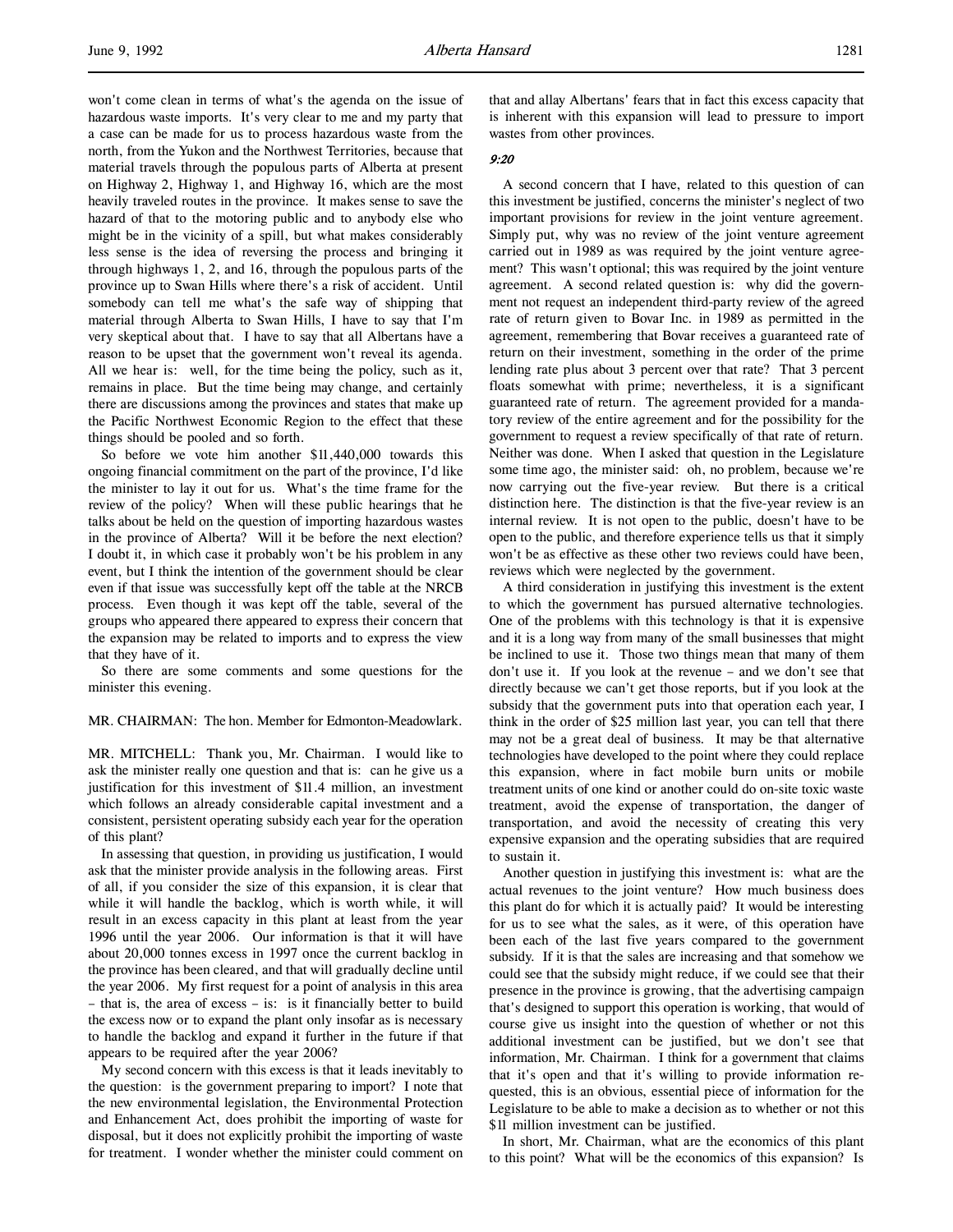there any hope of this effort beginning to pay for itself, and how would that potential compare to the possibilities for mobile technology or other forms of technology to handle this particular problem?

Mr. Chairman, those are my comments, and I look forward to a response from the minister.

MR. CHAIRMAN: The hon. Member for Calgary-Millican.

MR. SHRAKE: Thank you, Mr. Chairman. First off, I heard some comments by the Member for Edmonton-Jasper Place earlier. He's still complaining about the special waste coming into Swan Hills. He would rather that it go on through and go down to Oregon. Now, I have here a document – I don't think I'll bother filing it – called an Alberta map. There's a little red line that runs down to here – ah, Swan Hills. See, they can leave it there, and they burn it up. Now, if he really wants to raise a fuss and get the minister upset, the minister will say, "We're not going to take any more of their waste," and they will drive all down through and come out at the bottom here and go over to Coutts, or maybe they'll take a shortcut and go through Banff, Lake Louise, and that area, or through Edmonton-Jasper Place. But I really suggest that he stop at the front counter out here and maybe pick up a thing called an Alberta map and get a little bearing where Swan Hills is. Then there's the Northwest Territories way up above there. If he does that, we won't ever hear again the silly comments about shipping that stuff all the way through this province instead of leaving it up there and burning the stuff.

The Swan Hills plant and the special waste handling there is something, seriously – I'm kidding; I shouldn't be facetious here – that we should be darn proud of. We've seen Quebec, a province with double our population, and how they had to ship their wastes, their polychlorinated biphenyls over to Europe. Europe didn't want them, they shipped them back, and then – it's ironic – they stored them all in Baie-Comeau, which is Brian Mulroney's constituency. Maybe it's appropriate; maybe it worked out.

We don't do that in Alberta. We have a pretty good facility there, but I don't think that's the end-all of handling special waste. We have some technology we developed with massive dollars from the province of Alberta. We developed a thing called the Taciuk process. The minister is well aware of this process, and I know he has an interest in it. This process was originally developed . . .

AN HON. MEMBER: How many shares?

MR. SHRAKE: No, he has an interest in maybe building one of these things, and AOSTRA is very interested. He's a little timid about coming here and asking for the money for it right now. We're talking \$5 million.

Let me tell you about this machine, this process, and I do hope you listen to this. We were looking for something to process the oil sands. We have more oil up there than they have in the Middle East. We have, I think, 7 trillion barrels of bitumen and oil in this province, but we cannot use that stuff. We are slowly getting it out through the hot water process, but we thought there must be a better way. This guy Bill Taciuk came through with a heck of an idea, and he has this machine. This machine is a perpetuating type of machine, and it's a real one; there is one that exists. You pour this dirt, material, sand, and gravel in the front of it. It is warmed. It goes into this hopper. This hopper turns and churns it. It cooks it with no air allowed in. There are chemicals added, and these are patented. AOSTRA and Taciuk hold the patents on it.

### Chairman's Ruling Relevance

MR. CHAIRMAN: Order please. Order, hon. member. The Chair is having a little bit of difficulty connecting the relevancy of the hon. member's comments to this particular vote. It seems that the hon. member really should be saving these comments for when we discuss the capital projects division of the Heritage Savings Trust Fund.

MR. SHRAKE: Mr. Chairman, if you will bear with me until I reach the end of this, I will tie this back to special waste. There is a reason why I want to give the history and explanation of what this is that I'm talking about. This will fit in. I hope you all will bear with me for two or three minutes here.

### Debate Continued

MR. SHRAKE: This machine separates the waste oil out of the sand, gravel, or any other material and actually runs some of it back to use for the heating of it, cooking it. The fumes off there are fed back up front and then heat the material as it comes in.

Now, you wonder why I am bringing that up when we're talking about special waste. Well, I've just gone through the most silly exercise I've ever seen in my days in politics. In the city of Calgary we have this old abandoned oil site. Waste; a lot of waste there. They came when we had a demonstration of this machine. I later contacted them by telephone. I met with them. I talked to these guys from PetroCan. I said, "Why not use this machine to clean up the waste?", and they said, "Well, we're not sure if it would really be feasible," et cetera. They hauled 3,900 truckloads. These are 10-yard trucks; they carry 10 yards. They hauled it all out by Okotoks and dumped it. It's still oily; it's still a mess. The people in Okotoks were not happy. One of the MLAs up here was very upset. I think that in handling waste, we've got to handle that a little bit better than this type of nonsense of moving it from place to place.

#### 9:30

In New York they had made the mistake of taking polychlorinated biphenyls – they didn't know what to do with them. They had them stored. They didn't know that this stuff can cause cancer, especially if you drink it. They had lined a road beside one of the Great Lakes. They poured it all on this road for miles and miles. Then later, when they found out how serious a problem polychlorinated biphenyls, PCBs, are, they were terrified at what they had done. They did not know what to do. How do you take, you know, 20 miles of road and get this oil out of the sand and gravel? They heard about our machine, and they were anxious for that machine. We hadn't used it in Alberta yet, but it went down to New York, and they ran it 36 days, day and night, never letting the machine stop. They ran the entire road through there. The material coming out at the other end of this machine is clean. It's clean enough that you could put it on your front lawn.

The reason I bring this up is that we do have the Swan Hills plant, but I really wish that in this vote 2 there was another little bit of contingency money. The unit built right now belongs to UMA, Underwood McLelland and Associates, or whatever their new name is, and Taciuk. They've got it operating in various places. It takes in 10 tonnes an hour. We don't need one that big. We need one that'll take five tonnes an hour. You can put it on the back of a flat-deck, and it's easier to move it out to a site and run a hundred barrels of contaminated soil through it and then get one barrel of oil out of there than to ship a hundred barrels of oil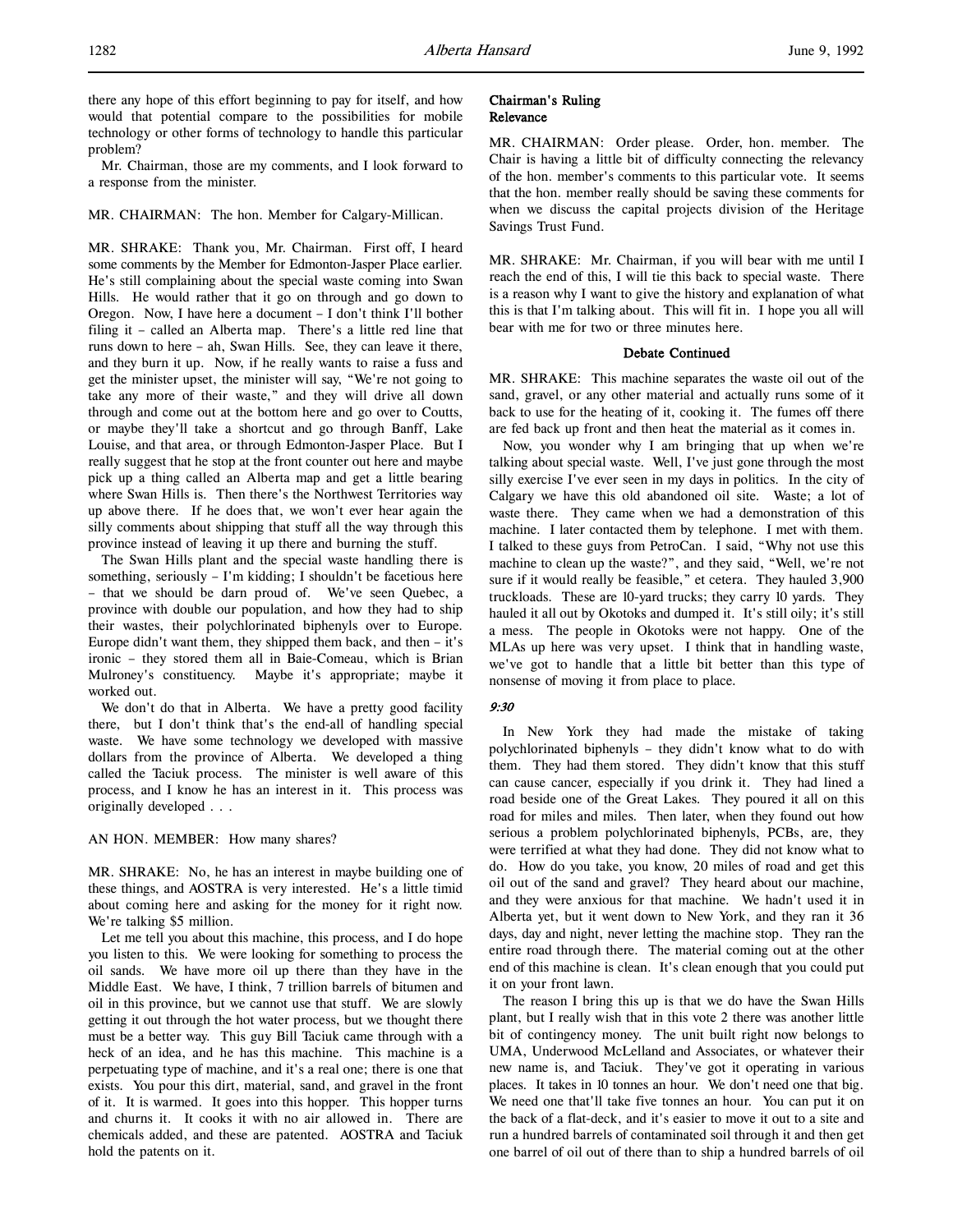to Swan Hills and try to incinerate the dirt, sand, and gravel, with the little dab of oil that's in there.

So I do hope that maybe next year, since it's not in this year's budget, there's another bit of money in here. We're talking about \$5 million, but if we build that machine, for whatever it's worth . . . The existing machine: we've had contacts from Australia; they like that machine. They have some stuff called oil shales. It's richer in oil than our oil sands, and they're going to build one to take something like 50 tonnes an hour. They're going to build the most granddaddy of the Taciuk machines in the world. It's going to be a big one, and they're going to build it. I would like to see the minister work on this with AOSTRA and maybe pick up a little piece of the cost, because AOSTRA doesn't have that much money for capital funding, and build a five-tonnean-hour unit. In that way, when you get toxic waste, creosote in the Bow River in Calgary, we haul it all out, put it through the machine, place it back in the river, and then haul the machine on to the next assignment. You've got a service station that's been abandoned: you've got oil, grease. You put the sand and the gravel through the machine and then put the machine back on the flat-deck and move on to the next job, and on and on. I think we could be a front-runner in it. Maybe we'll create an industry here building these machines in this province, because we have the know-how; you know, the expertise.

On vote 2, I don't think the minister would be very happy if I moved an amendment to try to squeak extra money in there, but I do hope he considers someday contributing a little to AOSTRA and building a five-tonne-an-hour machine and running it all over this province to clean up the environment, clean up the special wastes.

Those are my comments.

### MR. CHAIRMAN: The hon. minister.

MR. KLEIN: Thank you very much, Mr. Chairman. With respect to the hon. Member for Calgary-Millican's comments, indeed I've had a chance to observe the Taciuk operation at a demonstration in Calgary, and I understand a second version of the Taciuk model will be unveiled very shortly. Indeed, it's a worthwhile technology. I'm sure that the hon. member will have an opportunity to make his case again when the AOSTRA Capital Fund comes up, and I'm sure he will. Maybe he can find some additional money through Energy rather than Environment.

Needless to say, it is a good operation and there are good applications, especially as it relates to hazardous waste and in some cases, I guess, PCBs. But you have to understand that the special waste management facility at Swan Hills literally deals with hundreds of different kinds of toxics, and indeed there are various kinds of burns, all controlled by computer, that deal with these various forms of contaminants.

I'll attempt to answer some of the questions that have been put to me today. First of all, with respect to the economic viability of the expansion, I would suggest that this is precisely why we had an extensive environmental impact assessment and a subsequent hearing before the Natural Resources Conservation Board. I would like to remind members that the Natural Resources Conservation Board was established to review the social, economic, and environmental impacts of a project. Indeed, I think if you discuss this with Jerome Slavik, who represented a number of the native bands around the Swan Hills plant, his presentation to the board was based almost entirely on the economics of the plant. The Natural Resources Conservation Board by its very nature was established to do a proper adjudication, a very unbiased adjudication of all these facts. It came to the conclusion that indeed there

was some economic benefit to the plant as well as incorporating a process that would be environmentally sound, notwithstanding evidence to the contrary. I believe there was some evidence presented by representatives of Greenpeace, but all this was taken into account, and there was an adjudication. There was a decision, and a very unbiased decision, by the board which was presented to cabinet that indeed there were economic reasons for this plant to proceed and there were environmental reasons for this plant to proceed.

Having said that, and to answer the hon. Member for Edmonton-Meadowlark's question, he asked why a review wasn't undertaken in 1989. Indeed, he's quite correct; it was mandated that such a review should take place. But I would remind the hon. member that the plant had been running for less than two years, and it was thought that there should have been perhaps a more significant commissioning time to assess the economic viability of the plant and all the environmental aspects of the plant before undertaking such a review. I can tell the hon. member that a review now is under way relative to the operating agreement with Bovar, and indeed a third party has been retained to assist the corporation in undertaking this review. Hopefully, we should have the results of that review in fairly short order, perhaps within a month or two.

With respect to some of the points raised by the hon. Member for Edmonton-Jasper Place and to some degree by the Member for Edmonton-Meadowlark. We talk about a subsidy of \$17 million to \$21 million, and perhaps growing, but I can assure hon. members that with this expansion we should be in a profit mode by the year 1996. Our people think there is a waste stream sufficient enough to sustain that plant for many, many years to come. With respect to subsidies, I'd like to remind hon. members that all waste is subsidized. I can't think of a municipality in Alberta where the collection and the disposal of waste is not subsidized. Taxpayers pay for waste. Whether it's waste that is treated at sewage treatment systems or whether it is waste that is treated at landfills, it is all subsidized.

I'm firmly of the belief that this is a small price to pay in this province to handle what is a severe problem in nearly every other jurisdiction in North America, severe because these other jurisdictions cannot handle it. I would point to the province of Ontario, where I understand that the Ontario government, the former Liberal government and now the New Democrat government, is saddled with a bill in excess of \$100 million just to site a plant. And I understand that the capital cost, which was originally estimated at \$50 million, is now estimated at some \$500 million, and there is nothing to show for it – nothing to show for it. All they have in the province of Ontario is a lot of a hazardous waste stored. In some cases there are smaller plants with very limited capacity to treat certain wastes, but the overall problem is still a very significant problem.

#### 9:40

With respect to the issue of importation and with all due respect to my friend for Calgary-Millican, I don't know if he heard the hon. Member for Edmonton-Jasper Place, but I'm glad that the hon. member made the comment that he and his caucus are not opposed to handling special waste that might come from Yukon and the Northwest Territories. Indeed, we have had some desperate pleas, and I would say desperate pleas, from those two jurisdictions to take their waste. It now does come right through the province of Alberta, and it would make a lot of sense to stop and be handled at Swan Hills, and we will be entering into some discussions with NWT and Yukon officials shortly. Ultimately, it will have to be a government decision. Even before that decision is made, I have instructed the corporation to make sure that there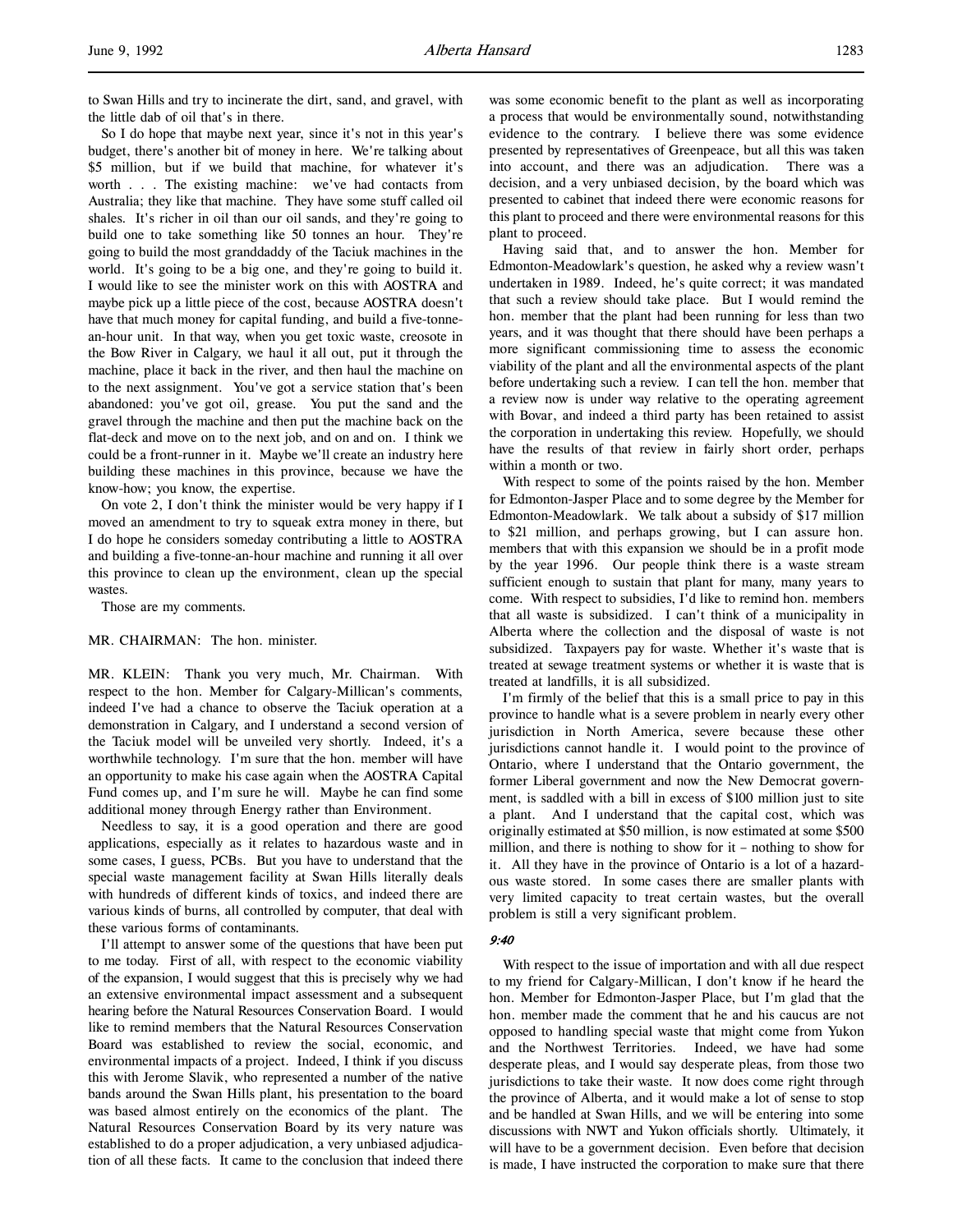are public hearings along the routes that would be affected relative to the importation of waste from those two jurisdictions.

With respect to the importation of waste from other jurisdictions, as you know, just a few short years ago this province considered taking, on humanitarian grounds, the PCBs that were rendered harmful by the fire at St-Basile-le-Grand in Quebec. I think we would still be open to that kind of consideration on humanitarian grounds, but for the time being the policy remains that it is Alberta only, except in the special cases, perhaps, of the Northwest Territories and Yukon. But we have identified some special cases, and we have had representation from your colleague and the hon. Member for Edmonton-Jasper Place's colleague in British Columbia to take certain wastes. These wastes could cause problems for the province of Alberta, and I'm talking about PCBs that are now being stored I would say dangerously close to the Bennett dam, which of course could affect the Peace River waterway.

I look also at a tremendously serious problem. I would challenge the hon. members, both the members for Edmonton-Meadowlark and Edmonton-Jasper Place, to travel to the north shore of Lake Athabasca, where throughout the '50s and the early '60s, as a result of the Cold War, of course, there was tremendous uranium production to accommodate atomic bombs. Well, with the nuclear shutdown, of course those plants shut down. They virtually shut down overnight, and Eldorado city became a virtual ghost town and the mines were abandoned. They still remain in the state today as when they were abandoned some 20 or 30 years ago. There is just a tremendous amount of terrible material lying on the banks of Lake Athabasca, but you might say, "Well, why does that concern Alberta?" It concerns Alberta because Lake Athabasca has a counter flow. It was fed by the Peace and Athabasca, but because of the Bennett dam we're going to have to address that issue very shortly. Basically, the Bennett dam no longer feeds into Lake Athabasca. It simply feeds into the Slave River, but the Athabasca River feeds into Lake Athabasca and there is a counter flow. In other words, all the water that goes into Lake Athabasca comes out through the Slave River, and that's through the province of Alberta. So it's of very serious concern to the province of Alberta that those contaminants do not get into the river system.

As I speak today, hon. members, the Northern Rivers Studies Board is now in Fort Chipewyan. I would have liked to have gone up there. They'll be looking at this very issue: the degree to which contaminants from Saskatchewan are contributing to the pollution of the Slave River and causing some abnormalities in the water system there. So if there is an opportunity for Alberta to become involved in assisting Saskatchewan to clean up those contaminants, if indeed those contaminants are causing a problem, I think on humanitarian grounds, for the benefit of Saskatchewan and for the benefit of Alberta, we should perhaps look at those situations.

With respect to an overall importation policy, the policy still, overall and generally, is Alberta only. Again, I recommit to fullblown public hearings and public consultation if that policy is to be changed.

The hon. Member for Edmonton-Jasper Place correctly says that incineration is not the perfect answer. Perhaps it's not, but it's one of the only answers today. I would suggest that's it's a lot better than having these wastes stored and, in some cases, stored in a very dangerous manner.

I would also point out that the Swan Hills facility is not just an incineration facility; it is one of two, I believe, fully integrated waste management facilities in North America. Although many of the wastes, especially the very toxic wastes, are destroyed through

incineration, there are other methods of accommodating wastes, such as landfill and deep well sinking.

I would also point out to the hon. Member for Edmonton-Jasper Place that I think his colleague from Vegreville would disagree with him somewhat, relative to – where is he?

AN HON. MEMBER: Right here; right behind you. You've got him right behind you.

MR. KLEIN: Okay. I'm sorry. Well, I'm glad to have him here, because we shared the podium just the other day in Ryley, where indeed a hazardous waste transfer station was established. This is a very clean and a very efficient staging area – a very clean and efficient staging area – to gather the hazardous waste for proper shipment to Swan Hills, and indeed that facility has become an economic boon to the village of Ryley and the surrounding district. So there are some economic benefits to this whole business and system of handling special and hazardous waste.

Just to sum up, Mr. Chairman, I mentioned that the operating agreement now is under review, that we should be in a profit mode by the year 1996 when the expansion is fully commissioned. Yes, we have spent a lot of money, but I would remind members once again that throughout this province, and indeed throughout Canada and North America, waste and the management and the handling of waste is subsidized no matter where you go. I believe that the price we're paying to accommodate waste at this very unique, this very special plant at Swan Hills is little enough to pay in terms of protecting our environment.

Thank you.

MR. McINNIS: Mr. Chairman, I do thank the minister for the effort he made in responding to the questions. Just a couple of points. If he regards the \$200 million that we have in this corporation as a small price, I wonder what he would regard as a large price. The amount of subsidy, \$7,000 a tonne, compares to, when we talk about waste subsidy, blue box recycling costs in Edmonton of \$60 a tonne.We've got doom and gloom artists from here to eternity who say: "We've got to get rid of these blue boxes. They're going to bankrupt us. It's costing us a fortune at \$60 a tonne." Well, we're talking \$7,000 a tonne. Sixty dollars a tonne must scare the provincial government because we still don't have a blue box recycling program around the province, but \$7,000 a tonne doesn't scare them at all when it comes to the Special Waste Management Corporation.

I missed the study which suggests break even by 1996, and I'm intrigued by that. If indeed that was part of the environmental assessment documents, perhaps the minister could indicate it so I can look it up. If not and if he has some information to that effect, I'd appreciate it if he would table the studies upon which the 1996 break-even point is predicated.

Thank you.

9:50

MR. CHAIRMAN: Is the committee ready for the question?

Agreed to:

### Environment

Total Vote 2 - Construction of Special Waste Facilities  $$11,440,000$ 

MR. KLEIN: I move that the vote be reported.

[Motion carried]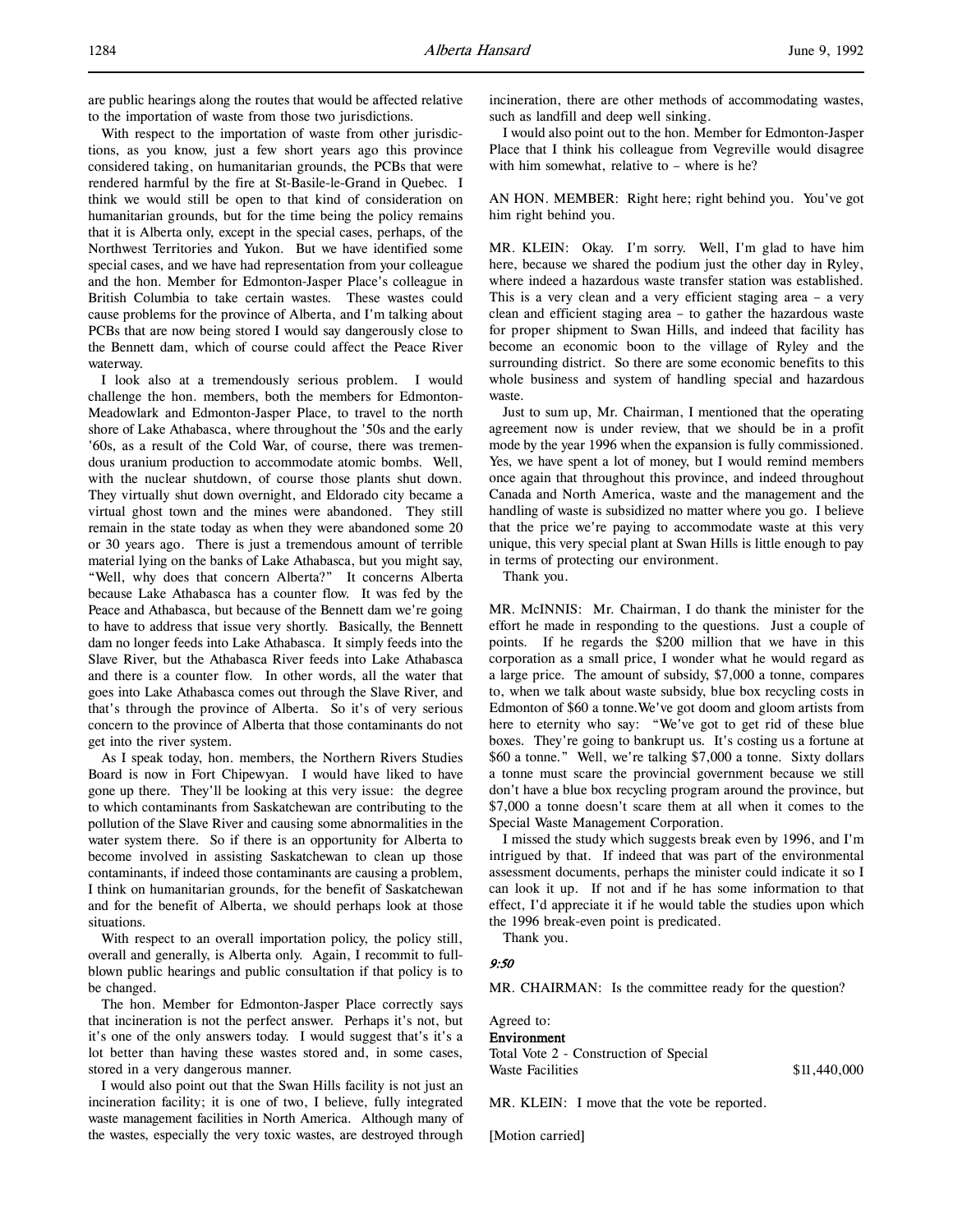#### Public Works, Supply and Services

MR. CHAIRMAN: Vote 4 is the Construction of Health Care Facilities. These important matters are under the jurisdiction of the hon. Minister of Public Works, Supply and Services.

MR. KOWALSKI: Mr. Chairman, it's my delight to be present at the Capital Fund. I'd like to make very, very brief comments with respect to vote 4, which is the Construction of Health Care Facilities; vote 5, the Construction of Water Development Projects; vote 6, the Construction of Government Facilities; and on behalf of my colleague the Minister of Transportation and Utilities, vote 7, the Construction of Economic Development Infrastructure.

Mr. Chairman, the documentation is fairly clear. If all members will recall, I gave very, very exhaustive overviews with respect to these estimates last year and earlier this year, and I'd be very pleased to answer any questions that hon. members might have with respect to votes 4 to 7.

## 4 – Construction of Health Care Facilities

MR. CHAIRMAN: The hon. Member for Edmonton-Gold Bar.

MRS. HEWES: Thank you, Mr. Chairman. Yes, I'd like the opportunity to ask a few questions. For some of these the minister may want to send written answers, but I'd like to get them in the record.

Mr. Chairman, in Capital Upgrading I'd like to know what facilities are targeted and what type of upgrading.

Vote 4.2. I'm pleased that the Royal Alex is going ahead, and I'm sure all Edmonton members of the House would echo that. I would like an explanation of the University of Alberta hospital, the amount of \$2.9 million. No explanation there, and perhaps the minister will answer.

I would like to ask a question, Mr. Chairman, about St. Michael's hospital in Lethbridge, whether or not this one is nearing completion. We also understand that there are to be some acute care beds in St. Michael's. It was my understanding that this was going to be a geriatric hospital, but it now appears it's going to be a mix of beds. I'm not quite sure what the rationale is for the acute care beds in St. Michael's when the Lethbridge regional hospital is just down the street. Perhaps there's some very good and logical reason for that, which I would like to hear.

Mr. Chairman, 4.3, the Cross Cancer Institute. I've expressed some concerns about this in the House regarding the terms of completion of the renovations and upgrading here. Perhaps the minister will tell us what the dates are on this and whether or not it can be speeded up, since there are waiting lists and a lot of concern being expressed about people having to wait for treatment at the institute. Similarly with the Baker clinic in Calgary. It isn't mentioned here, isn't included in the funding. I take it that it isn't up for any support this year, Mr. Minister. If not, why not?

Also in 4.3 we have the Alberta Hospital Edmonton. Last year I expressed a lot of concern about the disparity in the facilities in that hospital, Mr. Chairman, the facilities that were available for voluntary patients as well as involuntary patients, a considerable difference in the quality of the facilities. Will we see some improvement in terms of those residential facilities?

Northern Alberta Children's Hospital, \$750,000: what's that for? I'd like to know whether or not the northern Alberta children's hospital is going to develop satellites for the children's health care centre in, for instance, Grande Prairie's Queen Elizabeth hospital. Will that eventually become a satellite?

Down to 4.4, community-based hospitals. The regional hospital in Fort McMurray has been budgeted \$300,000. Perhaps the minister will explain. Is that to open up the closed floor for extended care or some other purpose? I see Slave Lake has been budgeted \$3.7 million. Is that going ahead? The minister helped us to understand some of this last year and the sequence of events. Can we have some timing on that? Similarly with the Immaculata hospital in Westlock: can we have the timing on that one so that people will know what they can expect?

Mr. Chairman, the subvote of health facilities waste management has a 50 percent increase. Can we have an update on the situation in Beiseker? Is that totally closed down? Where are we in terms of working with the private sector in waste management for medical waste?

Vote 4.5, the community-based hospitals. I see Milk River has been given a 300 percent increase and the health centre at Valleyview 20.6. Has there been any decision, Mr. Minister, with respect to improving the acute care facility in Whitecourt? Many of us are getting correspondence from physicians in that area and individuals in the community who have expressed very valid concerns about the state of their hospital.

Black Diamond seems to be back in business. Mr. Chairman, to the minister: is the province making any attempts to recoup additional expenses that they had in regard to the repairs in Black Diamond? Are we suing anybody? Are we going to recover some of the expenses that were incurred in moving patients and having to change that hospital? The same question could maintain about Pincher Creek and Magrath. Are those all completed? Were there any expenses that we were able to acquire from third parties?

Auxiliary Hospitals: is that going to mean an increase in the total number of beds in the province, and will these expenditures have any impact on waiting lists? Last year the minister introduced a new policy allowing auxiliary facilities to reduce occupancy levels to 96 percent. Has this affected the waiting lists?

Nursing Homes, 4.7. Mr. Chairman, it appears this budget has been pretty well frozen on any new project. Does that mean that all the upgrading on nursing homes has been completed? Were there any additional beds made available through those renovations that were done last year?

Mr. Chairman, the needs in Hinton we brought to the minister earlier in this session. The communities of Hinton and Edson have made their needs very clear in regard to long-term facilities. I wonder if they're on your list. I also want to know if Spirit River is on the minister's list for planning and for potential construction of long-term care, as their residents now are having to go to Grande Prairie.

#### 10:00

In Health Units, Mr. Chairman, I'd like to know what we're buying. Are we talking about new buildings for these too? Is there any move at present to establish more nursing stations in remote communities through health units?

Mr. Chairman, my last question is: I wonder if the minister has made any progress or has given further consideration to a question I asked last year in terms of a plan for an inventory of hospital equipment in the province, both in use and mothballed or in storage.

Thanks, Mr. Chairman.

MR. CHAIRMAN: Thank you. Any further comments? The hon. Member for Vegreville.

MR. FOX: Thank you, Mr. Chairman. I had a couple of questions I wanted to raise with the hon. minister as well with respect to vote 4. Specifically, on behalf of the Member for Calgary-Mountain View I wanted to ask the minister what the current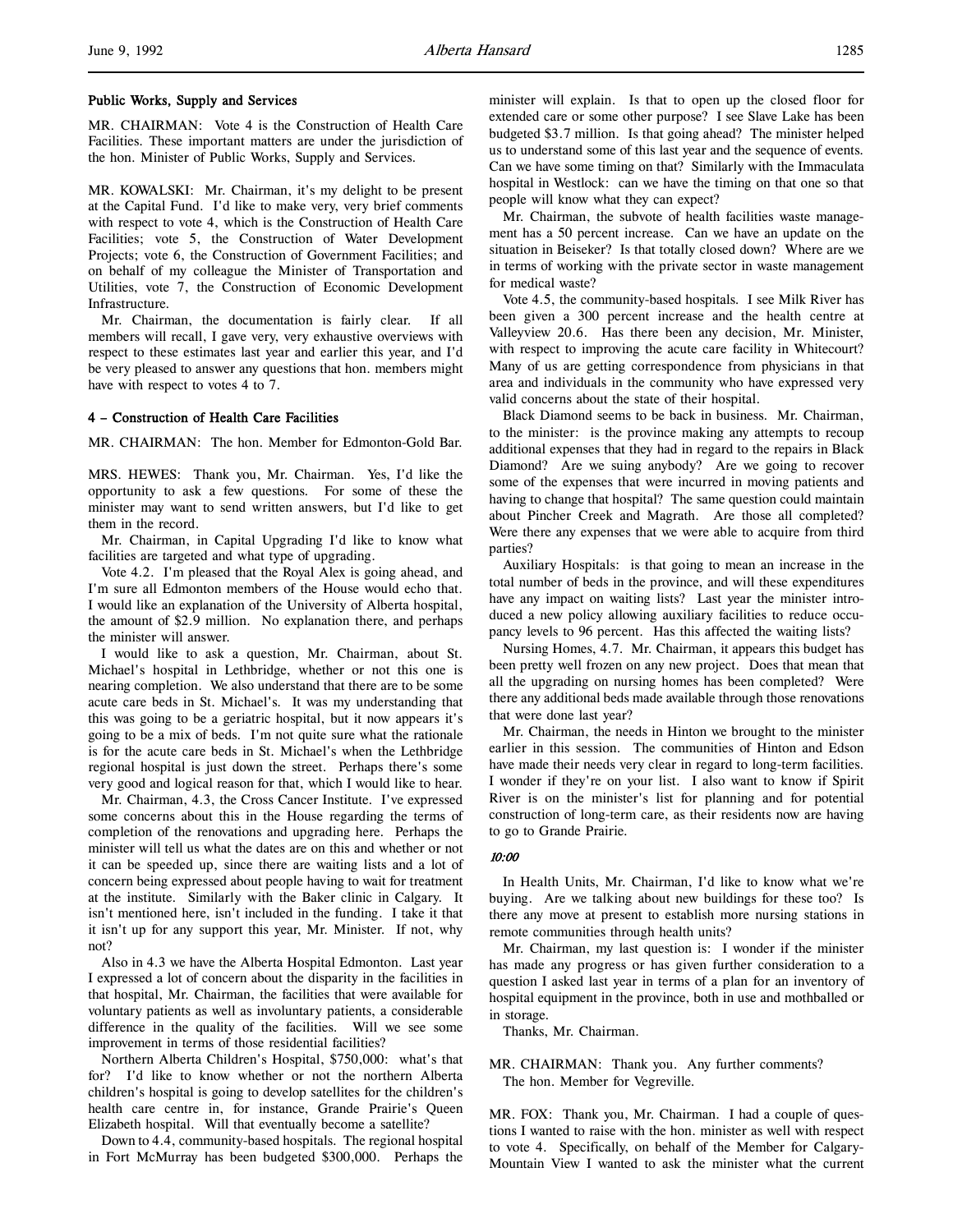status is of the project at the Calgary General hospital, the Bow Valley site. I understand that a major renovation of that facility is long overdue; hopefully it's on its way. The member understands that they're in the functional and design stages again. They've been there before. It's an important facility, and they'd like to know when this important project is going to be going ahead. I make that representation on behalf of my colleague.

As well, I'd like to ask the minister if he can give me some indication as the Member for Vegreville about the status from his point of view of the long-term care facility in Vegreville with respect to the 40-bed addition that's been proposed and approved and on the back burner for some time. I'm going to be at that facility tomorrow. It's seniors' week. I'll be there with the chairman of the Seniors Advisory Council for Alberta, a nice little function. People will be wanting to know what the status of that project is.

Quite frankly, in talking with the Minister of Public Works, Supply and Services and the minister, I feel like I'm phoning the federal government to try and get some information. I ask the Minister of Health what's happening with that project. She says: "Well, don't ask me. It's up to the Minister of Public Works, Supply and Services; he makes all the decisions." When I ask him, he says: "Well, we just build them. They tell us when and where, and we go out and do it." It's the classic runaround. I won't list all of the reasons why that facility is so important, why we need extra space. The minister knows full well. Being a rural member himself, I'm sure he's sensitive to the needs of a community like Vegreville, especially given the significant percentage of our population that is over the age of 65 and will be requiring some institutional care at some point in their lives.

I'm wondering, too, if the minister can give us some indication of what assessment he's done of the kind of mix we have in the province with respect to acute care facilities and long-term care facilities. There's some evidence, I would suggest, that some acute care facilities are underutilized, while at the same time there's incredible pressure on long-term care facilities, not an adequate number of beds for long-term care in many communities, indeed in many regions. People are lined up waiting to get care in auxiliary hospitals, nursing homes, or now called long-term care facilities. I'm wondering what sort of assessment the minister's doing with his colleague the Minister of Health to determine what the overall need in the province is. What is the current status of the facilities, and what plans do they have to try and make better use of the facilities that we have in this province to make sure that the needs of the people of the province are addressed in a way that responds to their needs both to receive the care they need and to be as close to home as possible?

I'd like to ask the minister as well, I guess, following up on a question asked by my colleague the Member for Edmonton-Gold Bar, about the status of the long-term care facility in Fort McMurray. They don't have a long-term care facility. There have been some proposals made. Our understanding is that there's not much money allocated to that project this year, which may indicate 5,000 bucks being spent on a feasibility study or something. When is that community going to get the money they need to have a long-term care facility for the citizens of the city of Fort McMurray?

MR. CHAIRMAN: The hon. Member for Edmonton-Meadowlark, followed by Edmonton-Jasper Place.

### 5 – Construction of Water Development Projects

MR. MITCHELL: Thank you, Mr. Chairman. I'm interested in vote 5, Construction of Water Development Projects. With respect to vote 5.0.3 the minister has given us a definitive answer on what exactly is the amount of money that has been spent on the Oldman River dam, but strangely enough, without precedent in the annals of government information, he has stated that not in absolute dollars but in 1986 dollars, I think is what he used. We don't hear about the cost of anything else in 1986 dollars when we ask that question, so I would like clarification. I don't want to know what that cost is in 1986 dollars; I want to know what it cost in absolute dollars if he added up every last dollar that has been spent on the Oldman River dam year after year after year and accumulated it, not in any kind of funny present-value system or funny future-value system but just added it up and gave us a figure. Could he please do that? Is he capable of giving us a straight answer on that particular question? That's the big question. Is he capable of doing that?

With respect to vote 5.0.1, the Little Bow River Project, could the minister please explain: is the work at Champion dependent on the EIA approval, and is the money being set aside in anticipation of getting approval, or is the Champion project a supplementary project independent of the Highwood diversion? A second question is the manner in which the environmental impact assessment has been structured on the Highwood diversion. Why is it that the downstream effect of the diversion on the Highwood River has been excluded from the terms of reference of that environmental impact assessment? It seems pretty important that we would want to assess the impact on the river downstream from the diversion; therefore, it's suspicious that the government would exclude that from the terms of reference so that people can't even address it. Why is it that this government is afraid of issues being addressed, is afraid of the facts? You can't make proper decisions unless you get the facts.

For the Milk River Project, 5.0.2, what exactly are these funds being spent on?

For the Pine Coulee Project, 5.0.4, at what stage is this project? What exactly will the funds in this particular vote be spent on?

Thank you, Mr. Chairman.

MR. CHAIRMAN: The hon. Deputy Government House Leader.

MR. GOGO: Mr. Chairman, I move the committee rise, report progress, and beg leave to sit again.

[Motion carried]

[Mr. Speaker in the Chair]

MR. SPEAKER: Order please.

MR. SCHUMACHER: Mr. Speaker, the Committee of Supply has had under consideration certain resolutions and reports as follows.

Resolved that there be granted to Her Majesty for the fiscal year ending March 31, 1993, a sum from the Alberta Capital Fund not exceeding the following for the departments and purposes indicated.

Advanced Education: \$76,956,906 for Construction of Postsecondary Education Facilities.

Environment: \$11,440,000 for Construction of Special Waste Facilities.

The Committee of Supply has had under consideration certain other resolutions of the Alberta Capital Fund, reports progress thereon, and requests leave to sit again.

#### 10:10

MR. SPEAKER: Does the Assembly concur in the report and the request for leave to sit again?